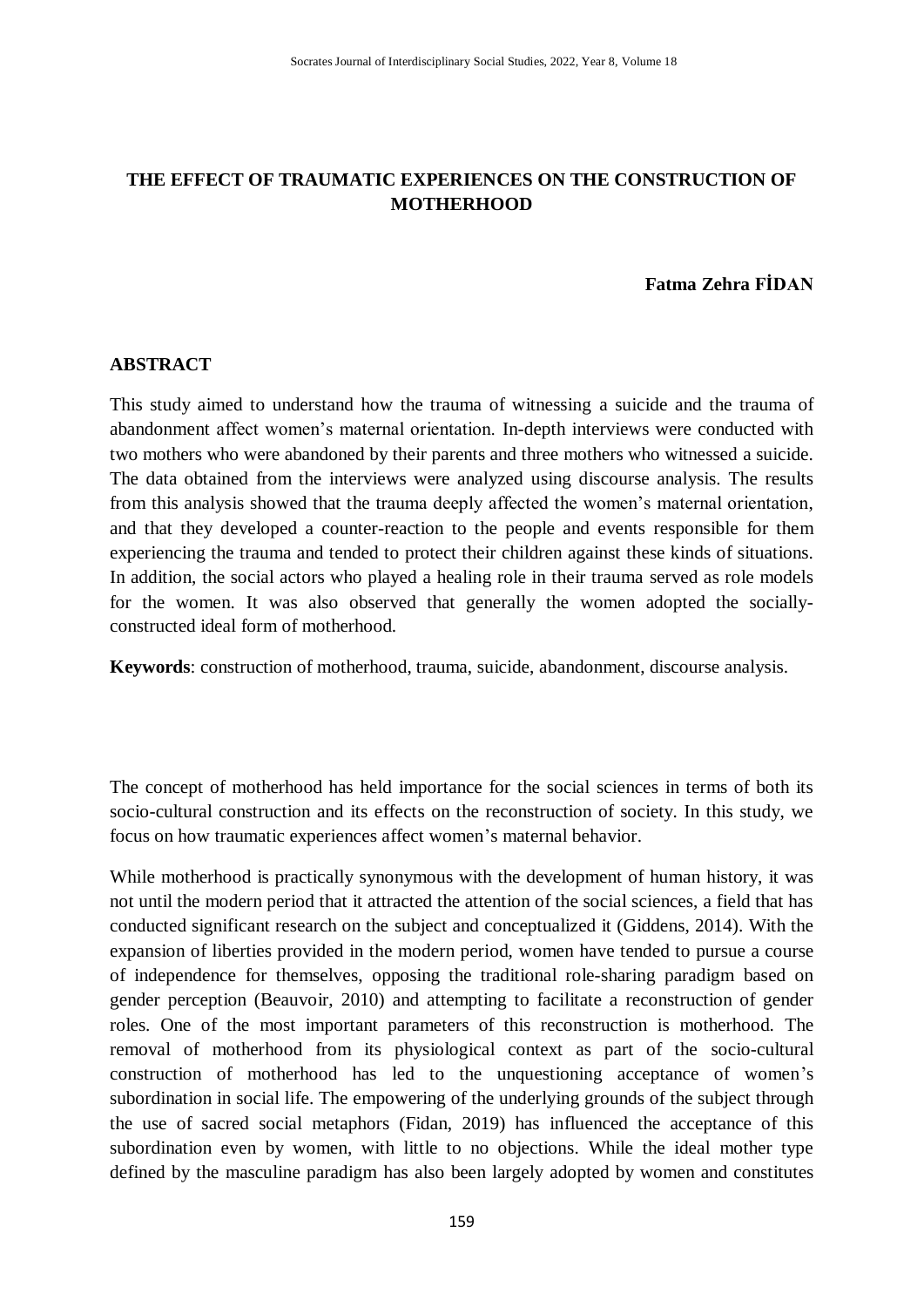the mortar of motherhood, those who oppose this definition are marked as "non-ideal and bad" and are excluded from society. (Oakly, 2018; Fidan, 2016, and 2019; Meeussen, & Laar (2018); Miller, 2010; Badinter, 2011; Ford, 2009; Mokobocho-Mohlakoana, 2008; Simkin, 1996; Johnson, 1988). Anxiety over fulfilling the role of an ideal mother type that does not reflect the reality of daily life in the experience of motherhood can negatively affect mothers' health due the impact it can have on the already excessive burden they have to undertake in this period (Ross, 2016; Ambrosini & Stanghellini, 2012). On the other hand, in families with equal gender role sharing, a healthy living space is formed for all members of the family (Cowdery & Knudson-Martin, 2005).

Motherhood is a unique experience for every woman, one that is fed by both the sociocultural construction of motherhood and the physiological changes experienced by the woman (Kawash, 2011). Therefore, it is not possible to reach definitive conclusions and come up with fixed definitions on the subject. Trauma, a sudden and unpredictable occurrence of human life that can cause permanent damage to individuals who are subject to it, is in one sense like motherhood, in terms of the various psychological and social effects it can have on individuals" emotional states and personal characteristics (Uğurluoğlu & Erdem, 2019; Yöyen, 2017). In this study, the focus is on understanding how traumatic life experiences affect women"s construction of motherhood by attempting to trace the subjectivity in question.

Some events that occur suddenly and at unexpected moments can cause traumatic shock to individuals (Duggan, 2018), deeply affecting their psychological well-being and playing a permanent and transformative role in their identity construction (Uğurluoğlu & Erdem, 2019; Yöyen,  $2017$ <sup>1</sup>.

Durkheim (2002) argues that suicide, an act that is generally prompted by trauma, and that has a traumatic effect on victim"s family, friends and relatives (Rajalin, Hirvikoski, and Jokinen, 2013), is primarily a social problem. Of course, some suicides have their basis in psychopathological disorders (Harris & Molock, 2000; Brent & Mann, 2005; Greening & Stoppelbein, 2002). Recent studies have shown that suicide cases based on psychopathological effects are not independent of familial effects (Kim, Seguin, Therrien et al., 2005). Suicide is both a result and a cause in terms of the social problems responsible for precipitating the decision and its negative impact on social construction. Furthermore, suicide, which is known to be contagious in families, inner circles, and even social life (Pouliot,

1

<sup>&</sup>lt;sup>1</sup> Trauma is defined as an event (such as death of a relative, accident, terminal disease) experienced or witnessed by a person where death or threat of death is present and serious injury or a threat to physical integrity occurs (Duggan, 2018; Uğurluoğlu & Erdem, 2019). A variety of events, such as exposure to physical and psychological violence, sexual assault, rape, being taken hostage, loss of a nuclear family member, loss of life and property as a result of natural disasters (e.g., earthquakes, fires, floods), diagnosis of a family member, friend, or relative with a terminal disease, deception, fraud, unhealthy divorce, abandonment, dismissal, and witnessing a relative's suicide, can have traumatic effects (Uğurluoğlu & Erdem, 2019). It has been reported that children who have been exposed to any type of trauma at a young age have low self-esteem, low sense of selfworth, and self-confidence problems in their later years. It has been observed that these children are less able to develop their abilities and are more unsuccessful in their social lives compared to that of individuals who have not experienced trauma (Yöyen, 2017).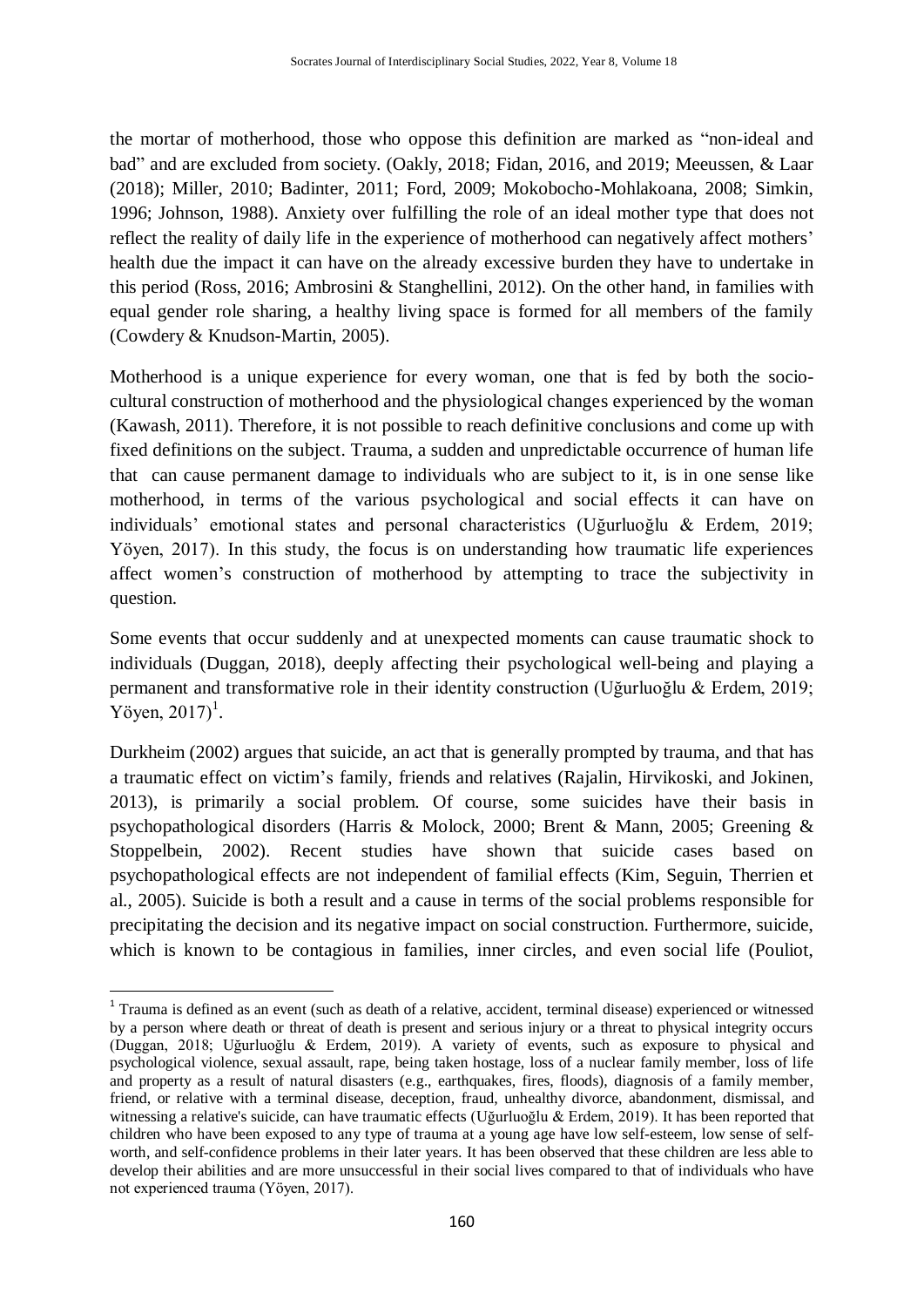Mishara, and Labelle, 2011; Kim, Park, Nam et al., 2013; Belinda, 2014), has lasting effects on the lives of the individuals left behind (Gibbs, J. T., 1997; Stack &Wasserman, 1995; Kaslow & Aronson, 2004; Xing, Tao, Wan et al., 2010; Frey, Hans, & Cerel, 2015 and 2016).

Like suicide, abandonment by parents is another phenomenon that can have a traumatic effect on individuals. Abandonment of children by their families for different reasons, the false identities created by those abandoned, and the changes this generates in their life stories are at the center of oral traditions all around the world (O'Donovan, 2002). Child abandonment has a long history and continues today, but there is a lack of information about its conditions and effects (Mueller & Sherr, 2009). There is nonetheless definitive evidence showing that abandoned children experience significant problems in developing self-esteem, adapting to new environments, and establishing healthy social relations (Garcia-Torres & Guerrero, 2000; Yurdakul, A., 2016). Studies have reported that cases of abandonment have increased in Turkish society over the last decades due to increasing social change, social mobility, and economic hardship, and that the relevant measures of these cases are insufficient (Tuncer & Erdoğan, 2018; Yurdakul, A. 2016).

In this study, we focus on the effects that the trauma experienced by mothers who have a person close to them who committed suicide and by mothers who were abandoned by their parents have on their maternal behavior and maternal orientation. In-depth interviews were conducted with five mothers, one of whom was abandoned by her mother and raised by her father<sup>2</sup>, one who was abandoned by her parents and raised by her grandmother, and three mothers whose relatives committed suicide. The interviews lasted an average of forty minutes, and audio recordings of the interviews were transcribed.

The data obtained from the interviews were analyzed using discourse analysis. Daily life transpires within a social area where discourses, even those of an ordinary nature, contain deep meanings. Discourse involves the communication of meaning that undergoes reconstruction in daily life and is thereby responsible for building daily life (Johnstone, 2018; Gill, 2000). Discourse analysis serves to identify the deeper meaning behind responses given to questions, and as such, is multimodal, seeking to understand the answers to questions in the context of this feature. One of these modes, *practices*, is concerned with the content included in a person"s speech and writing, focusing on how adaptations in their speech and texts are constructed, while the other, *explanatory repertoires*, deals with the types of linguistic/discursive resources people use in these practices (Fidan, 2019).

1

 $2^{2}$  An unrecorded interview was held with the participant's father about how she overcame this process. The data obtained from this interview are only presented as a footnote and are not included in the discourse analysis.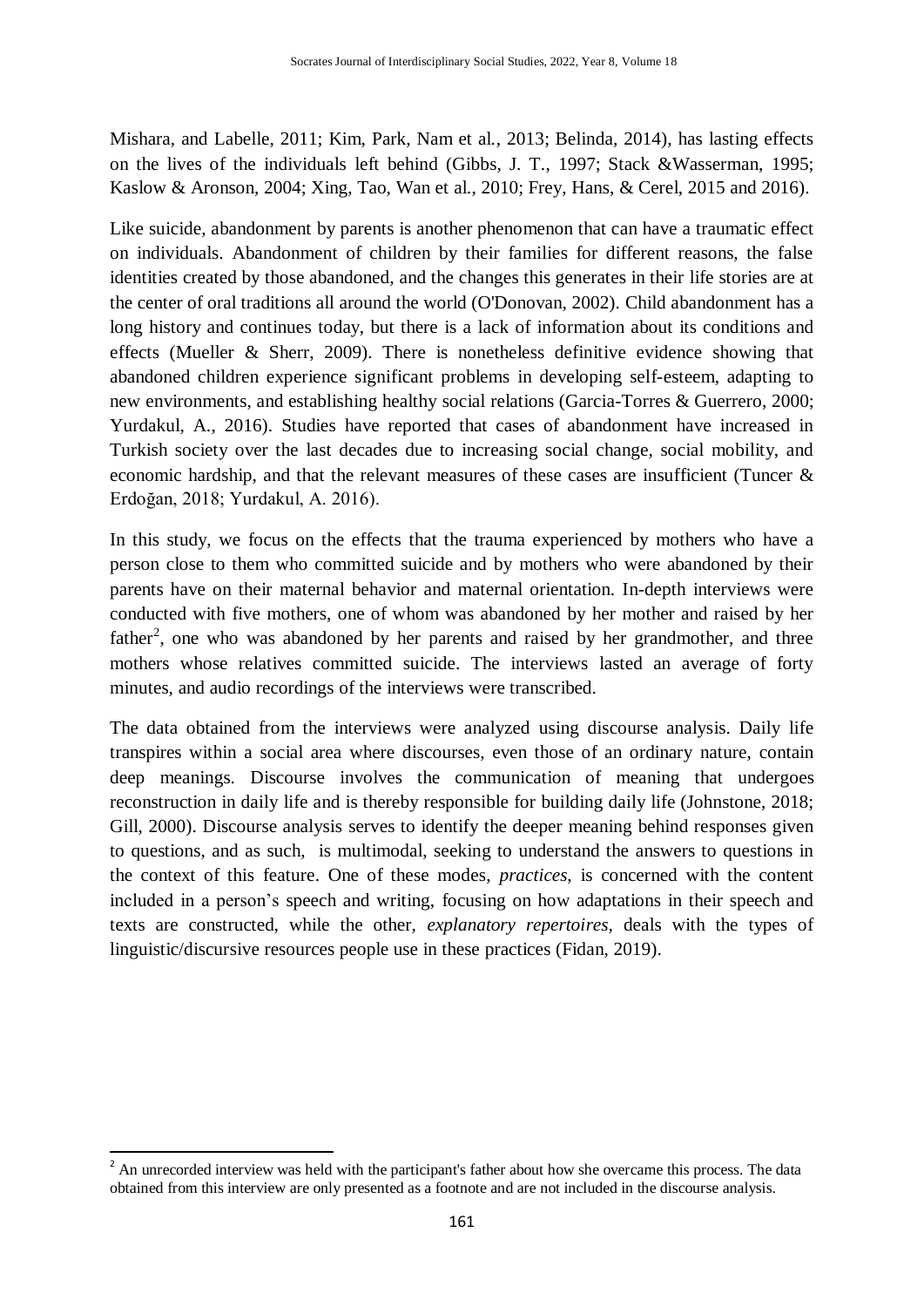| Interviewee | Age<br>(year) | Occupation     | Children       | Number of   Marital Status | Trauma                                            |
|-------------|---------------|----------------|----------------|----------------------------|---------------------------------------------------|
| HL          | 36            | Worker         | $\overline{2}$ | Married                    | cousin<br>Her<br>committed<br>suicide             |
| <b>SB</b>   | 41            | Teacher        | 1              | Married                    | committed<br>Her<br>cousin<br>suicide             |
| <b>DR</b>   | 51            | Public servant | $\overline{4}$ | Married                    | Her<br>mother<br>committed<br>suicide             |
| <b>NR</b>   | 31            | Public servant | $\overline{2}$ | Divorced                   | abandoned<br><b>She</b><br>in<br>was<br>childhood |
| ŞN          | 47            | Shopkeeper     | $\overline{2}$ | Married                    | She<br>abandoned<br>in<br>was<br>childhood        |

### **Personal information of the interviewees**

#### **Explanatory Repertoires**

#### **1- Emotions and action orientations after the traumatic event**

#### **a) Fear of witnessing the same event again**

As a common feature, all the women who participated in the study have undergone emotional changes and transformations due to the effects of the trauma they experienced.

HL describes the change to her emotional state after the sudden suicide of her cousin, with whom she spent her childhood and adolescence.

"When my children were little, I was always afraid that they would do the same… Because of how bad it is… However, by thinking about it, we may have invoked the devil, I mean, if we always think or speak about it, we may have brought the evil (bad things) upon ourselves. I always think about it, so I"m always afraid of it... I mean, I'm afraid that it may happen to us when I think about it, because it happened right in front of my eyes. Yeah, that's why I don't want to think and talk about such things." (HL)

The feeling of fear that HL expressed during the interview was apparent in her facial expressions, voice, and gestures. A new fear (invoking the event) caused by this feeling of fear transferred her to contradictory routes. The fact that it was her male cousin that had committed suicide caused HL to have a growing fear for her teenage son. The negative expressions of her fifteen-year-old son, who in her words seems to be depressed about his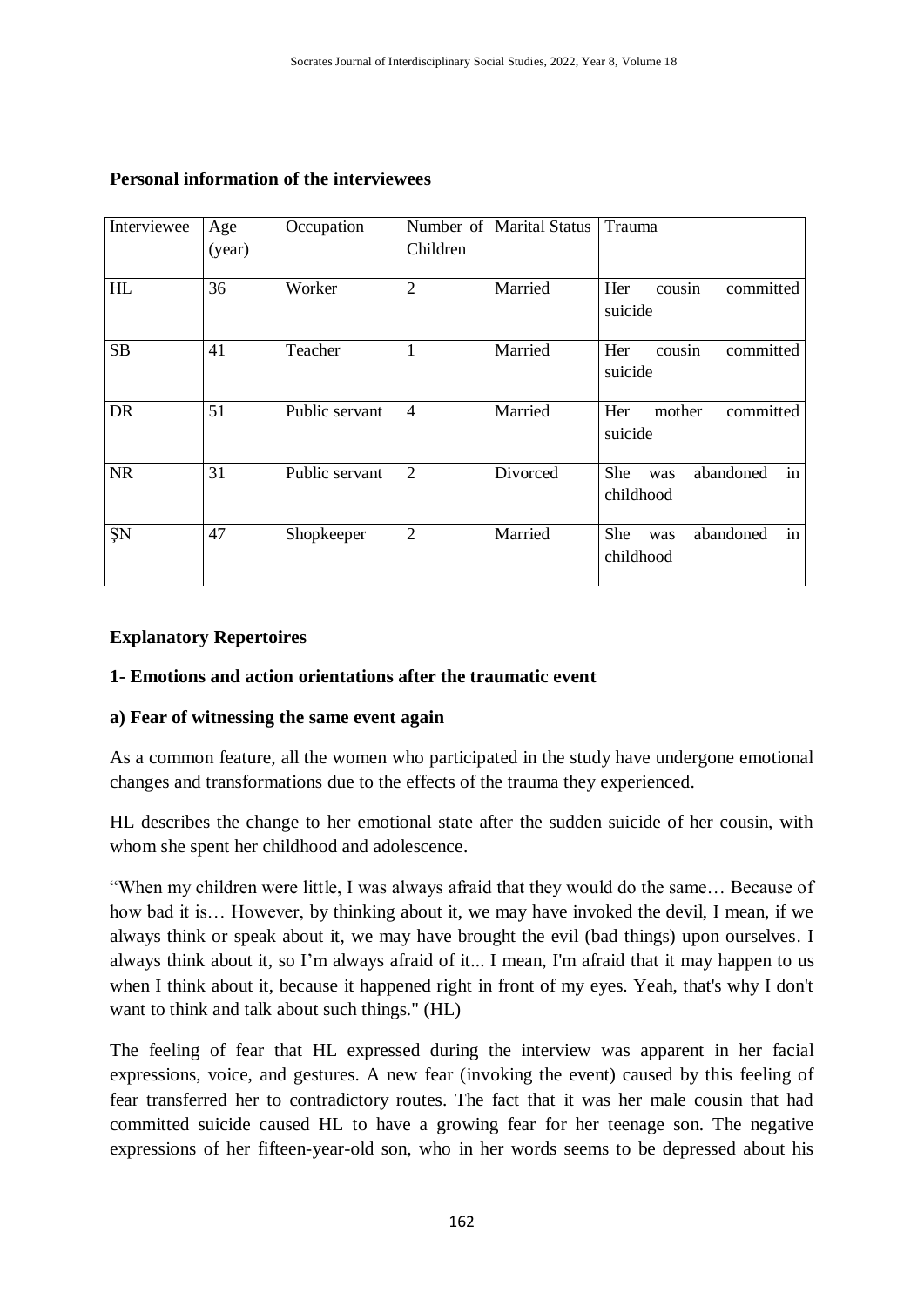family and life because of his father's oppressive and authoritarian approach, feeds this fear in HL.

"Because my son also says, "We live on the eighth floor, if I didn't believe in God, I would throw myself out of here." He's so fed up with this. Lately, my husband says 'He (son) wants to scare us.' But he doesn't scare us; he is crying when he says these things... My son got so depressed that it became a constant struggle with him. For example, we went to a psychologist, but he always says to me, "There can be no better psychologist for me than you." He couldn't talk to the psychologist." (HL)

The suicide of a family member affected HL"s feelings and thoughts towards suicide and strengthened her awareness of the threatening existence of suicide in daily life. The fact that her son stated that he did not commit suicide because of his religious feelings and thoughts affected the participant in two ways: First, while the mother fears that her son will commit suicide due to the depression he experiences, her son's religious feelings diminish to a certain extent the fear she experiences. Second, to keep her son away from suicidal thoughts, HL takes actions to strengthen religiousness in the family (not committing haram) and encourages family members to seek psychological satisfaction through religiosity.

The father, who is the secondary source of the mother"s fear due to his violent actions towards their son, does not seem to be as affected by the suicide as the mother. The fact that the father, who the mother accuses of violent attitudes and behaviors, does not find his son's attitude towards suicide credible can be coded as an escape behavior. It is also possible that the father thinks his own behaviors are not violent.

# **b) Raising children who are prepared and strong enough to deal with similar emotional states**

DR, whose mother committed suicide when she was only thirteen and whose struggles with life started when she experienced loneliness after her father remarried, sought to strengthen her children to be able to face similar events and situations of loneliness.

"Like every mother, I love my children very much. But I've never been a protective mother like my friends are. I am aware that I am not going to live to a grand old age, therefore I believe that my children should be able to stand on their own feet." (DR)

From this statement it can be seen that the mother, in some measure, internalizes the ideal mother type accepted in the social world but distinguishes herself from other mothers in terms of the responsibilities associated with motherhood. In DR"s statements, all mothers are cast in the subject position of "women who love their children very much", and the possibility for mothers not to love their children is not mentioned. Her critical attitude towards the motherhood of those in her immediate environment has caused her to construct herself in the subject position of a "mother who raises individuals who bear her own responsibilities" or a "protective mother who inadequately prepares her children for life".

DR, who keeps a critical distance from the attitudes of protective mother, bases this attitude on the possibility of dying at any moment and leaving her children alone, just like her mother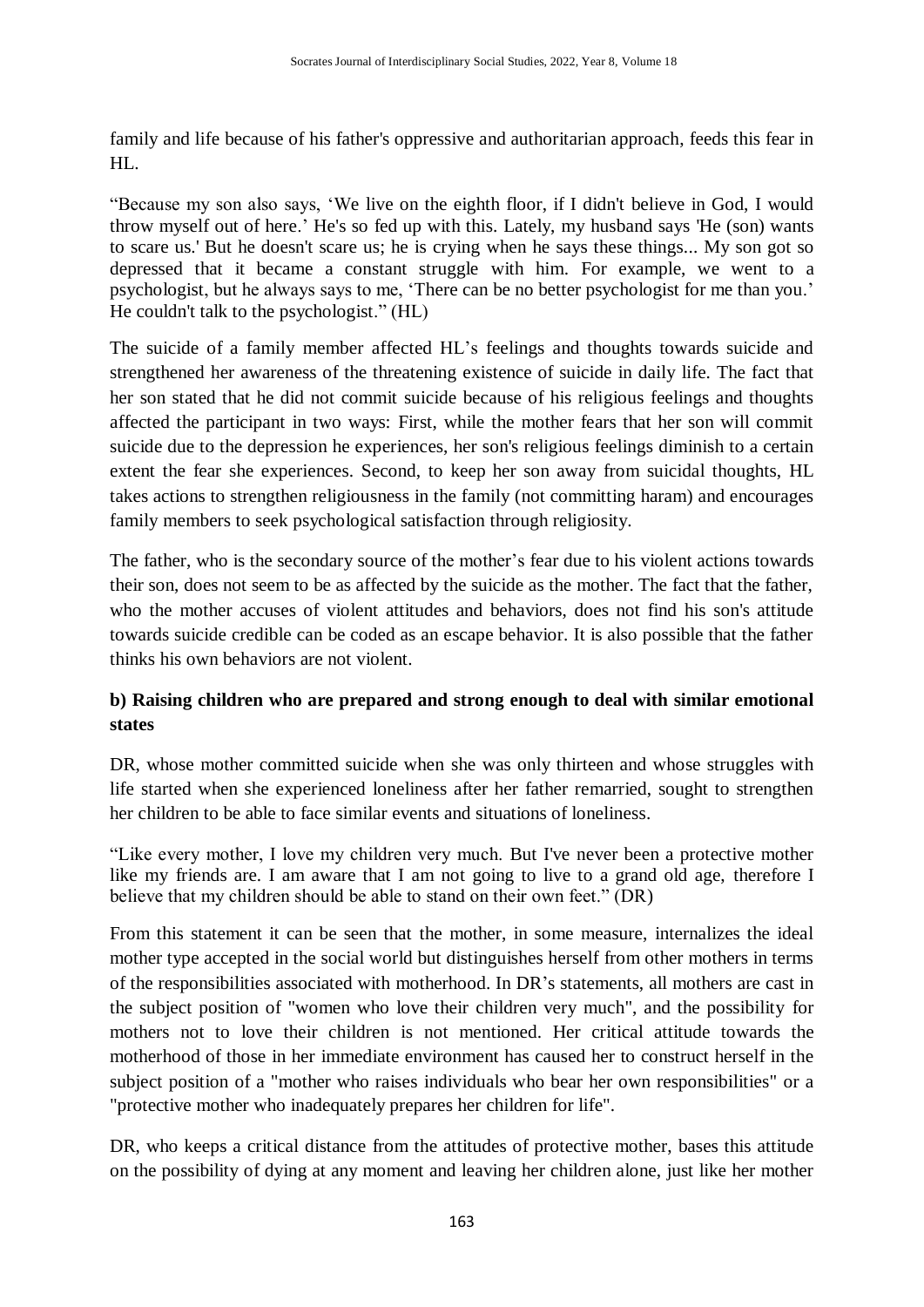did to her. Far from suicidal thoughts and orientation, her attitude instead stands out as a rational approach to the reality of life

### **c) The feeling of anger and development of objections to oppression**

 $SB<sup>3</sup>$ , who went through a difficult period following the suicide of her cousin, of whom she had memories from her early youth, expressed her feelings as follows:

"I had a lot of anger at the time. I was so angry at everyone and everything, because I realized that the cause of this event was oppression. And I was very angry with anything that put pressure on me… Also, we lived in a country where we experienced great pressure. (This feeling) made me a very rebellious girl, and this rebellion attended my growth into a woman… My brother did this (he committed suicide) because of the pressure on him. This is something I will not discuss anymore, I know that." (SB)

In the case of SB, the anger observed in the relatives of the person who committed suicide was directed at the source of the oppression that prompted the person to commit suicide. Anger has been transformative in the life of SB. She used it in her placement of the parents of the suicide victim in the subject position of 'oppressive and intolerant parents', coding the current pressure as the reason for her cousin's suicide. This situation led her to develop a counter reaction to the situations and attitudes in which she felt pressure, instead of remaining silent and unresponsive.

# **d) The love conferred by children on a mother who could not receive motherly love is problematic.**

NR, who was abandoned by her parents when she was only three-years-old, was raised by her grandmother and had to take responsibility for her two younger siblings, could not escape the trauma of her childhood<sup>4</sup>. She expressed her feelings and thoughts as follows:

"(She pauses, stammering) Unfortunately, I guess I have to admit that now I don't know whether to love or to be loved, or what exactly love is. For example, it is always said that when mothers love their children so much, they are flooded with love for them and become exuberant. (She stammers) I mean, of course I love my children, I feel their love, but I guess I have this feeling less than most mothers. So, I can't explain this very much. But when I think about it now, I feel like a stranger to my children." (NR)

The lack of parental love in her later years has made  $NR<sup>5</sup>$  feel a sense of inadequacy about the love she has for her children, making it difficult for her to talk about the subject. The fact that

<sup>1</sup>  $3$  SB said that it was the first time in 20 years since her cousin's suicide that she had talked about the subject. She was constantly crying during the interview, as the interview had brought back all the memories of the trauma she had experienced years ago.

<sup>4</sup> The participant stated that she received psychological support from time to time, and that her need for psychological support continues. Brezendine (2008) claims that motherhood creates an irreversible change in women's brains, whereby their love for their children changes them in various ways. Although this claim is confirmed by the way many women experience motherhood, this is not necessarily the case for a significant number of women who abandoned their children.

<sup>&</sup>lt;sup>5</sup> According to NR, her mother remarried after her divorce from her father, and after getting accustomed to her new life, NR and her siblings visited her at her home once a week. During these occasions, however, she would leave her children at home and visit her neighbors. NR also intimated that once she became a high school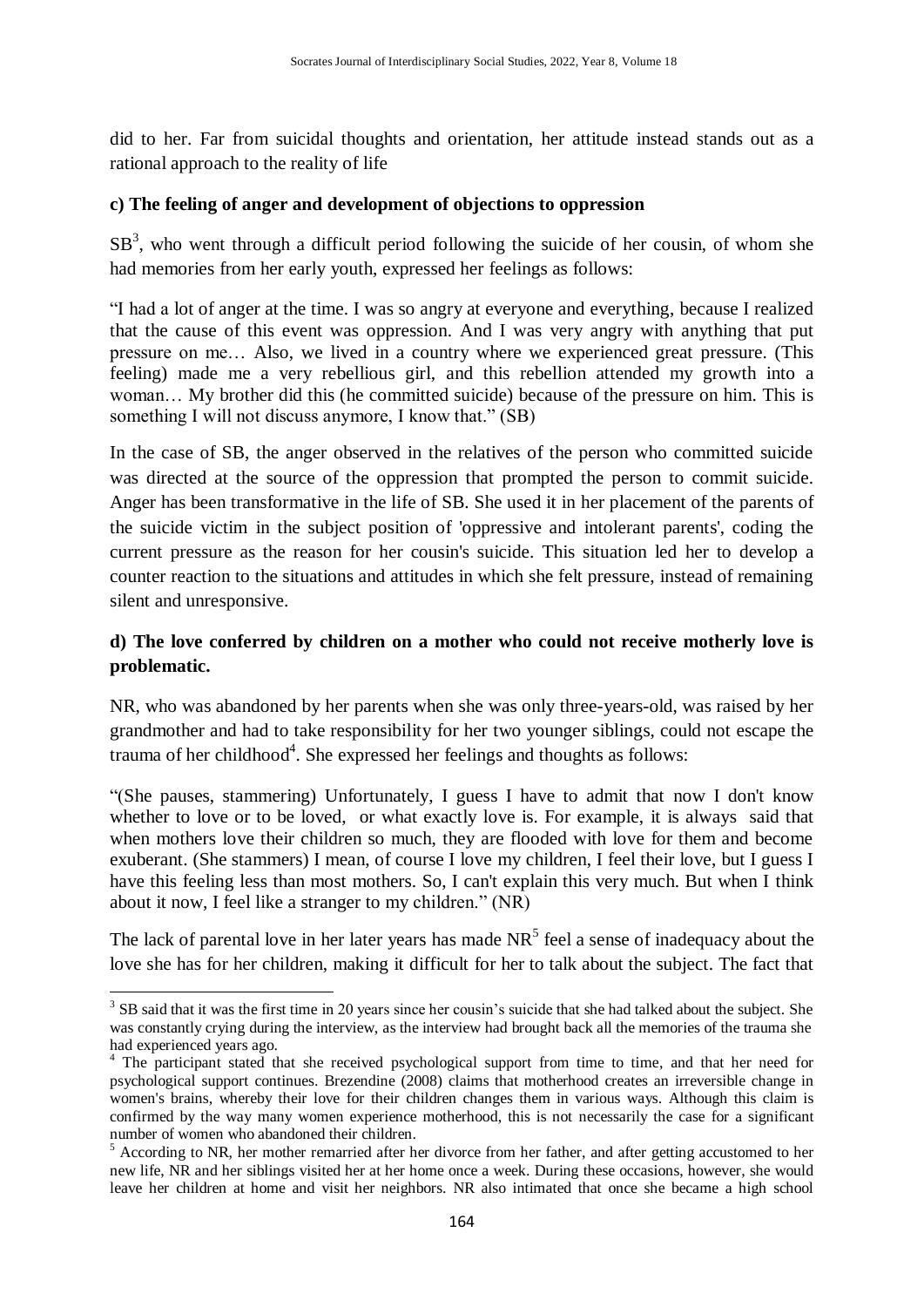she was deprived of the love she needed during her childhood has led her to feel *deficient* in motherhood, as well as in many other areas of life (Güneş, 2016). By constructing herself in the subject position of a 'woman who does not know how to love or be loved', NR distinguishes herself from other mothers when she talks about mothers' feelings of exuberant compassion. In describing the emotional distance between her and her children with the concept of "alienness", she is expressing the deep sense of guilt she has because of these feelings.

A stranger is not an "unknown and feared" person, as conventionally understood, but rather, a person who is known and kept apart from the social group because of their characteristics (Bauman, 2021). Although the 'alienness' felt by NR seems to be the manifestation of personal feelings, it is actually a reflection of the divergence between the roles of motherhood defined by society and her own motherhood. She is a mother who avoids describing her feelings for her children as a 'lack of love', but instead, deviates because she cannot love her children as a 'normal' mother does. Alienness is to a certain degree inherent to liberation from being a person kept at a distance from the familiar and well-known. However, the prominent sense of alienness experienced by NR is inherent to the distance that cannot be closed, despite the desire to do so, and to not being able to form a close relationship with her children. Rather than liberating her, this limits NR to feeling inadequate and maybe even serves to subjugate her.

#### **e) Orientation towards completing the incomplete self and assuming the role of mother**

When ŞN was four years old, she, along with her two-year-old and ten-month-old brothers, were abandoned by her mother<sup>6</sup>. In her experience, the role-sharing that occurred between her and her siblings while under the care and love of only her father developed in a natural way.

"I used to cry all the time, but who was I crying for? A child cries for her mother and asks things from the mother... That's why I never knew how to ask for something for myself when I was a child... Everything was always being asked of me... I was never able to ask anything from anyone in my life, and this is still the case. I have two brothers, and besides meeting my own needs, I have had to be like a sister and a mother to them. I would get very upset when my father was upset, and I would try so hard not to let him get upset. I only had half a personality. In my adolescence, I was drawn to learning about psychology; how can I complete myself… how can I conceal my lack of self-confidence?" ŞN

-

student, she began to realize that she had her mother"s smell and reported feeling disgusted with the smell of dirty sweat she inherited from her mother.

<sup>&</sup>lt;sup>6</sup> The father left his two older children in an orphanage and his ten-month-old son with his own mother due to the trauma he experienced after his wife left home. After a five-month recovery period, the father took back his children. The father, who has tried to be both mother and father to his children for six years, has benefited from government-run nursery services for his children, as he is a civil servant. The father married for a second time six years later but remained committed to the care and upbringing of his children, stating: "I was inspired by women. If they can do it, I can do it too." (Interview dated August 22, 2021.)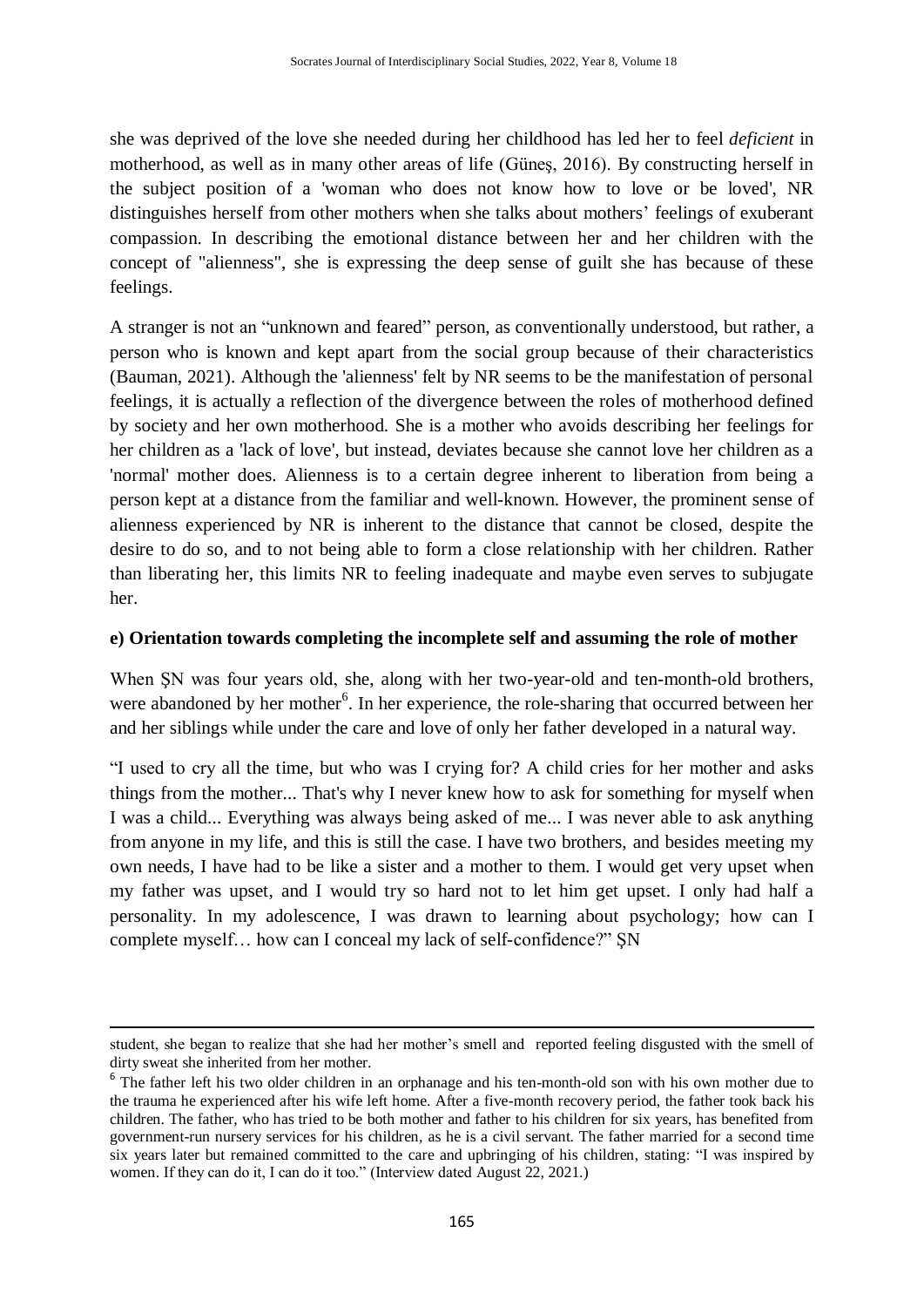In the emotional and intellectual state of ŞN, the mother is coded as the only authority to whom one cries for and makes demands of. Despite being a child in need of care, SN, who was constructed in the position of a subject being asked to fulfill domestic responsibilities, had to, being without a mother, take on domestic roles that did not belong to her. By feeling responsible for caring for and meeting the psychological needs of her two siblings, ŞN assumed the role of being a mother to them. This orientation, which we also observed in the experiences of NR, who was abandoned by her parents, shows that older sisters take on the role of mother in a natural way. In having to take on the emotional burden of her father, meet her own needs, and care for her siblings, ŞN is aware of the split this caused to her personality while coming of age.

Understanding that children who are abandoned by their parents tend to have a lack of selfconfidence, ŞN sought to benefit from the healthy influence of her father and her social environment, despite the existing negative conditions. The idea of completion expressed by ŞN implies her recognition of deficiency. Here, the deficiency that needs to be completed corresponds to the emptiness created in her personality by growing up deprived of maternal love and care and the insecurity that arises due to this emptiness.

"When I was a kid, I used to go to my father's workplace, that is, to the hospital. He had very good friends there; they took care of me. They got me into reading books… Maybe I made up for my mother's absence with books. I said that I had to improve myself. Otherwise, it doesn't happen; it doesn't happen when there is no maternal feeling, I mean, that emptiness is not filled. It is not filled by reading either, but at least I feed myself in a different way, benefiting my children." ŞN

The contribution of ŞN"s social environment to her development is clear. Although she read psychological books to make up for the absence of her mother and to improve herself, she eventually accepted that the absence of a mother in her life was not able to be compensated for by other factors. Concepts such as 'emptiness, filling, completion, satiation', which were repetitively used by her throughout the interview, point to the sense of inadequacy she felt in terms of 'maternal love and care'. This sense of inadequacy led to her developing a counter reaction, where concepts like 'raising, feeding, integrating' come to play a prominent role in her construction of ideal motherhood.

# **2- Attitudes and Behaviors Related to the Subject of the Traumatic Event**

Our participants developed different attitudes and behaviors towards the actors of the events responsible for producing the traumatic effects on them and their orientations.

#### **a) Adopting a different lifestyle**

HL attributes her cousin's suicide to his non-religious life (he used to drink a lot and steal money) and accuses the suicide victim"s mother (the participant's aunt) of insensitivity.

"(…) For example, my aunt does not pay attention to her children; she turns a blind eye to their faults... I try to live honestly and prayerfully. I think it's good to have faith in God. I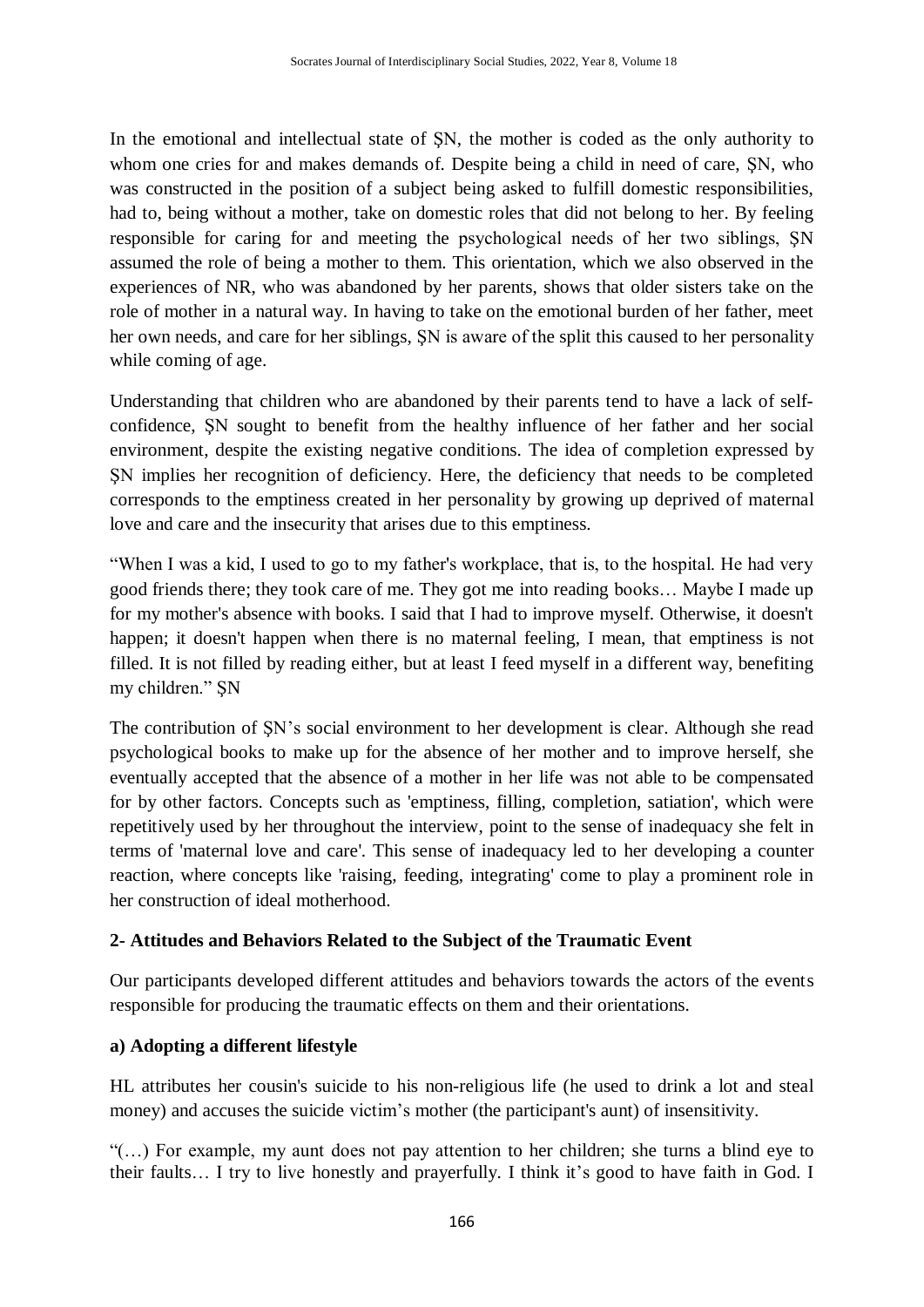hope that if I feed my children halal food, something like this [suicide] won't happen to my children." (HL)

The details HL uses to describe the daily life of her cousin who committed suicide steers clear of directly basing the suicide on his non-religious life and directly blaming the suicide victim"s family and inner circle. However, HL"s indirect expressions are centered on the idea that the risk of suicide is the product of a non-religious life. By emphasizing her son's "strong religious beliefs" throughout the interview, HL signals the sense of trust that religiousness gives to people and places her aunt and cousin in the position of subjects who have suffered bad things because of "their non-religious lives". HL separates herself from the suicide victim and his family by constructing a position for herself as a subject who keeps out of harm's way (i.e., avoids bad events) by remaining committed to a religious life.

The fact that HL does not openly blame the suicide victim and his family for their nonreligious lives may rest on a different fear, one based on her belief that "one does not die without living what they condemn'.

# **b) Developing a counter-reaction**

SB, who witnessed the suicide of her cousin when she was a twenty-year-old university student, attributes the suicide to parental pressure and develops a counter-reaction to the pressure mechanisms present in all aspects of social life.

"As women, we experience more oppression in our lives. I had a personality at odds with the rest of society, but society can nonetheless tolerate "you" because of this personality by simply acknowledging and accepting the idea that 'she's crazy as a loon. Never mind her'. I have never been a normal person in anyone's eyes, that is, I have always been an outlier since my childhood. So, by using this "madness", I was able to easily dodge the family and social pressures placed on me." (SB)

In her statements emphasizing gender discrimination, SB was observed to switch from first person singular (me) language to first- and second-person plural (we/you) language, conveying the holistic nature of the problem by shifting the social pressure to which she was personally exposed to a plural plane. The "normal" that SB refers to in her personal experiences is the female figure who adapts to traditional social rules. By constructing herself in the subject position of a "woman who does not obey social rules and does not submit to pressures', she has succeeded in normalizing the orientations in her personal life that are not considered normal in the social world.

The fact that those who were responsible for the unexpected suicide of her cousin were the suicide victim's parents was a breaking point in the revolt and emancipation orientation in the personal history of SB. An unfair attitude (pressure) resulting in the end of a human life seems to have minimized SB"s sensitivity to social control mechanisms and directed her to take actions.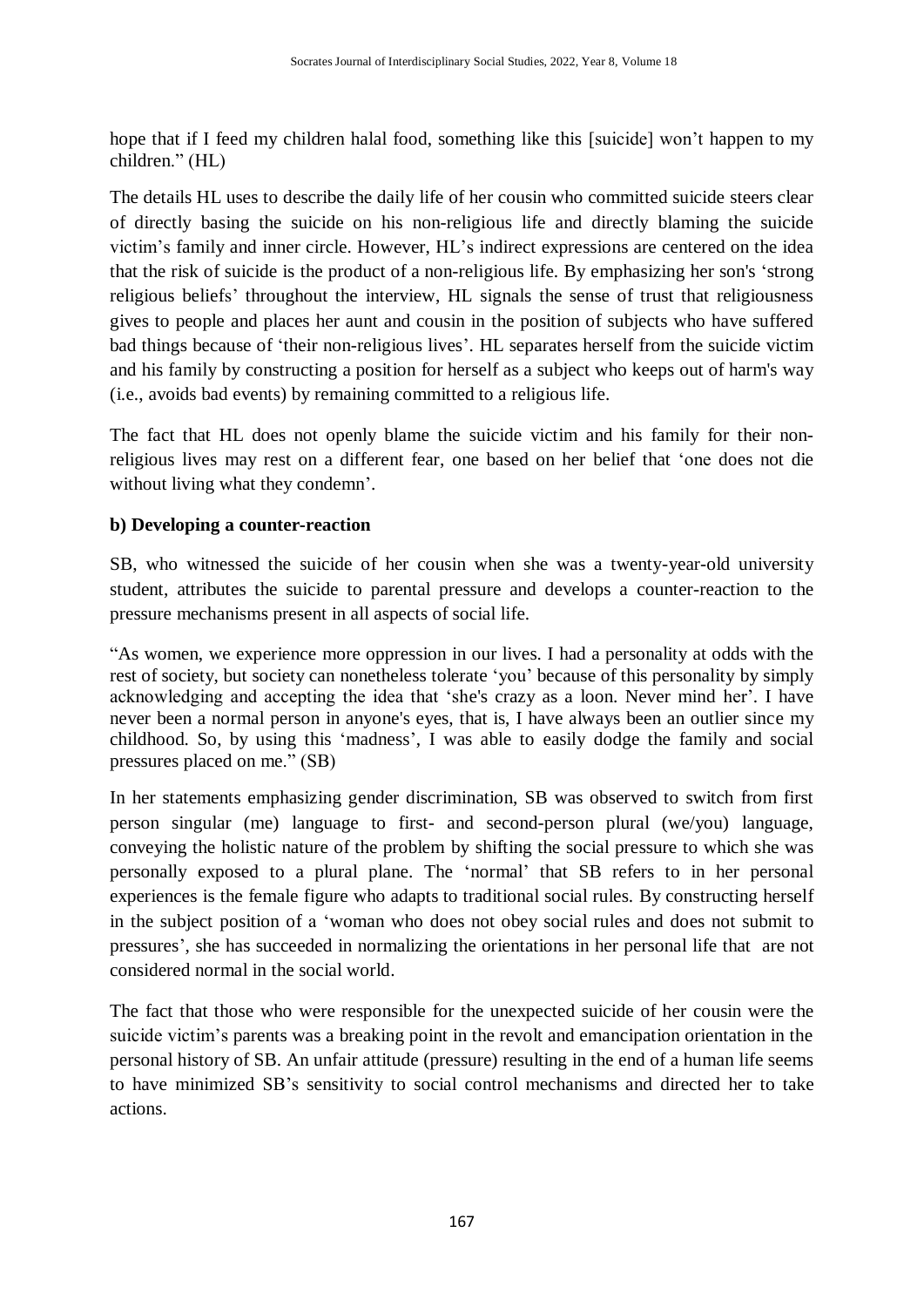### **c) The mother learning to love**

NR was abandoned by her parents and fell into an emotional void unable to be filled (Güneş, 2016). This has caused NR to develop a counter reaction in her experience of motherhood.

"Preventing them [her children] from being hungry and homeless, you know... I have this sense of responsibility, I feel this responsibility inside me. You know, they are entrusted to me… When I say this, I get really angry, I get sad, I feel ashamed, but I struggle to get over it. I have to get over this. That's why I want to talk about it. So, I say this frankly "I need to learn to love. I need to learn to love truly, beautifully". Actually, I can't say I don't love them either. Sometimes when looking at a bird or a tree, that is enough to make me emotional, or seeing a loving person. But there are also times when I suddenly suffer an emotional breakdown. I mean, these are serious emotional states." NR

NR, who does not feel a sense of inadequacy or guilt as a mother in meeting the physiological needs of her children and who uses religion to strengthen the sense of responsibility attending motherhood (they are entrusted to me), experiences confusion due to the lack of her ability to love, and she tends to turn to the awareness of her own emotional deficiency as a way to heal herself. The first step in healing herself is to acknowledge and admit her deficiency; this attitude she has adopted stood out throughout the interview. Furthermore, in referring to nature's creatures to demonstrate that she is not completely deprived of the feeling of love, she is in fact encoding the sudden changes in her emotional state as a "problem" ("these are serious emotional states").

The difficulty NR experiences in expressing her feelings and thoughts on the subject is an indication that she has failed to reach the socially constructed ideal mother type. Her sense of failure in this regard must therefore be based on her observations of the current socio-cultural discourse on mother-woman behaviors.

# **d) Developing empathy**

1

DR, who attributes her mother's suicide to external factors and is angry at the source of those factors<sup>7</sup>, develops empathy for her mother by comparing her own possibilities with her mother's impossibilities.

"I never thought I was a strong woman. Of course, my mother had weaknesses; she was a weak woman. There were, I would say, places where my mother was weakened (emphasis). Unlike my mother, I was able to benefit from self-help books, but my mother did not have such opportunities. My mother was 34-years-old when she committed suicide. It is necessary to consider her phases of aging. I look at marriage durations and divorce rates from time to time. My mother committed suicide in the fifteenth year of her marriage. This means that my

 $7$  DR stated that her mother was excessively restricted by her father and left emotionally unsatisfied. Accordingly, the suicide victim was unhappy in her marriage, and her efforts to divorce were not supported by her family. The suicide victim, who was a teacher, found the emotional satisfaction that she could not get from her husband in a janitor working at her school, but she could neither get a divorce nor have a love affair with the person she loved due to traditional cultural norms.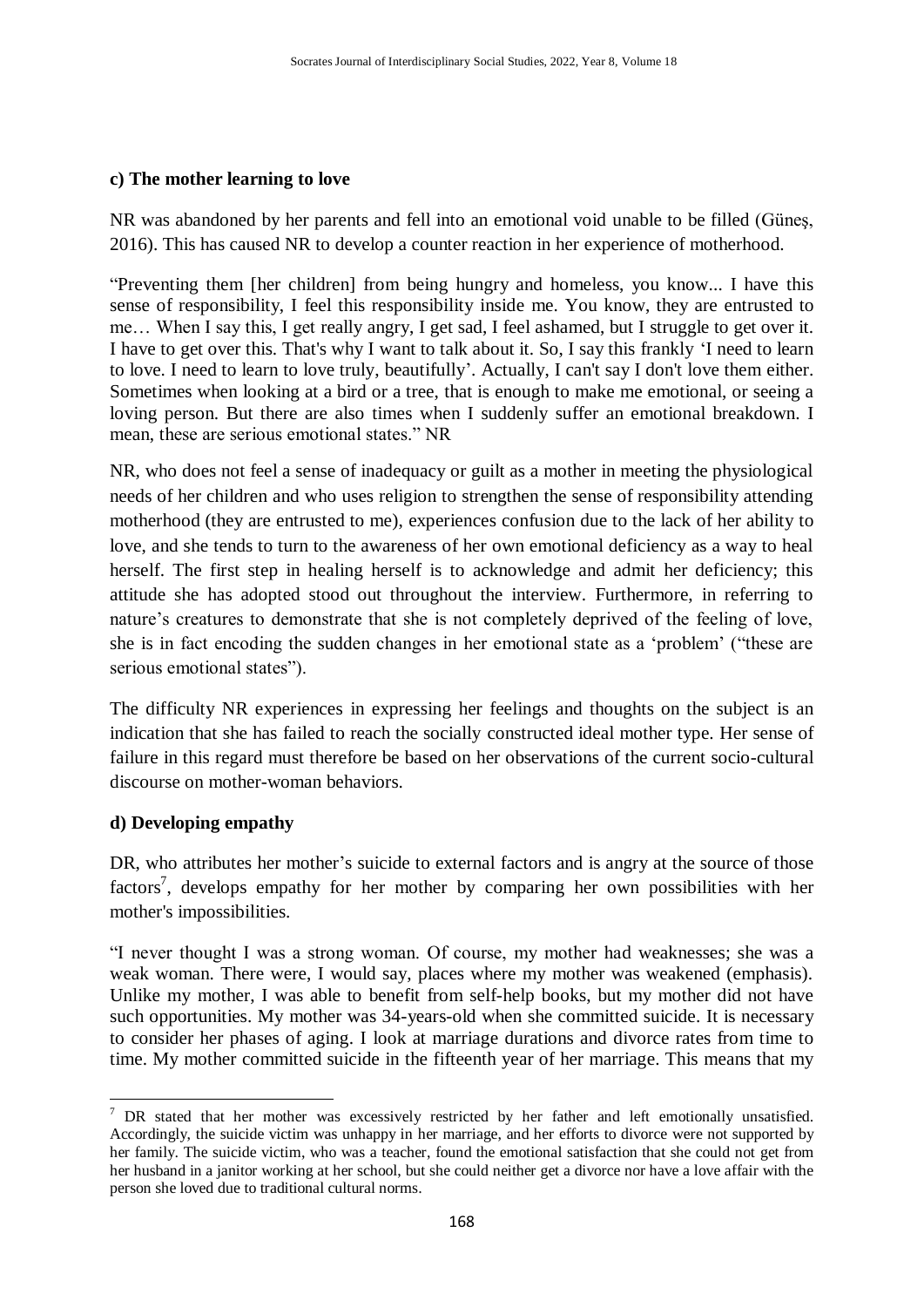mother was weak in terms of the things she was trying to establish up to that point. I also have weaknesses, but I can support myself by reading self-help books." (DR)

According to DR's statements, suicide is a tendency peculiar to weak people. DR's emphasis on not being strong is important in terms of showing that she has not developed a critical approach to her mother's weakness. Furthermore, during the interview, she did not say anything negative about her mother"s decision to commit suicide, instead, attributing the weakening of her mother to the point of suicide to the negative effects of her social environment.

DR legitimizes the fact that the suicide victim (her mother) was a weak woman by pointing to the lack of resources/opportunities and the periodic breakdowns she suffered as a result during the period of time her mother lived and sought to understand rather than judge her mother who was responsible for causing this trauma that so completely changed the course of her life. The presence of the intense external factors that drove her mother to suicide and the fact that her mother was a positive role model influenced the attitude adopted by DR towards her mother's suicide.

# **e) Irreparable loss of emotion towards the subject who committed the abandonment**

This study has revealed that women who grew up apart from their mothers during childhood experience a loss of emotion about their mothers that seems impossible to recover.

"My mother and I never talked about her abandoning us. She never blamed herself. She was pitying herself for what my father had done to her, she was comforting herself, so she thought she would convince us too. She can never convince us though. The hatred held by my brother, whom she left when he was ten months old, still continues. He never sees my mother; he does not say 'I have a mother' to anyone. He says, "As she deleted me from her life, I too deleted her out of my life"… After I had a child of my own, I tried to understand my mother. She helped a lot, especially in the first period of my marriage, and I am grateful for her. But I have no love for her, no feelings of her being my mother, only gratitude for her. She's not like a mother, and that feeling doesn't come later either. I can't hug and kiss her. I don't know the feeling of having a mother at all, how to love a mother..."  $SN^8$ 

In the statements made by ŞN, there is no doubt or confusion over the emotions she has towards her mother. ŞN, who does not find her mother"s legitimization of the abandonment of her children convincing, constructs her mother in the subject position of a "mother who

1

<sup>&</sup>lt;sup>8</sup> SN described her meeting with her mother after she had abandoned them: "We were playing in the schoolyard on October 29. I was a fifth grader, and my siblings were third and second graders. My brothers came to me and said, "A woman wants to see you at the entrance door, she is my father's friend, come.". I went, I was shocked! I didn"t remember my mother, but I had seen a black and white photo of her in my father"s wallet. Oh, this was my mother… I never wanted to look her in the face. My father had been married for a year at that time, and my brother had just been born. My mother asked, "Do you remember me?". Without thinking, I responded, "Yes, I remember, you are our mother." The woman looked elegant, well-dressed, with make-up, very beautiful… My siblings and I were in complete shock! We were in shock! (emphasis) My brothers asked, "Is she our mother?" We all stood unresponsive, as if standing next to a stranger. She took my two brothers on her knees and said to me, "Come if you want!" Of course, I didn't go to her lap.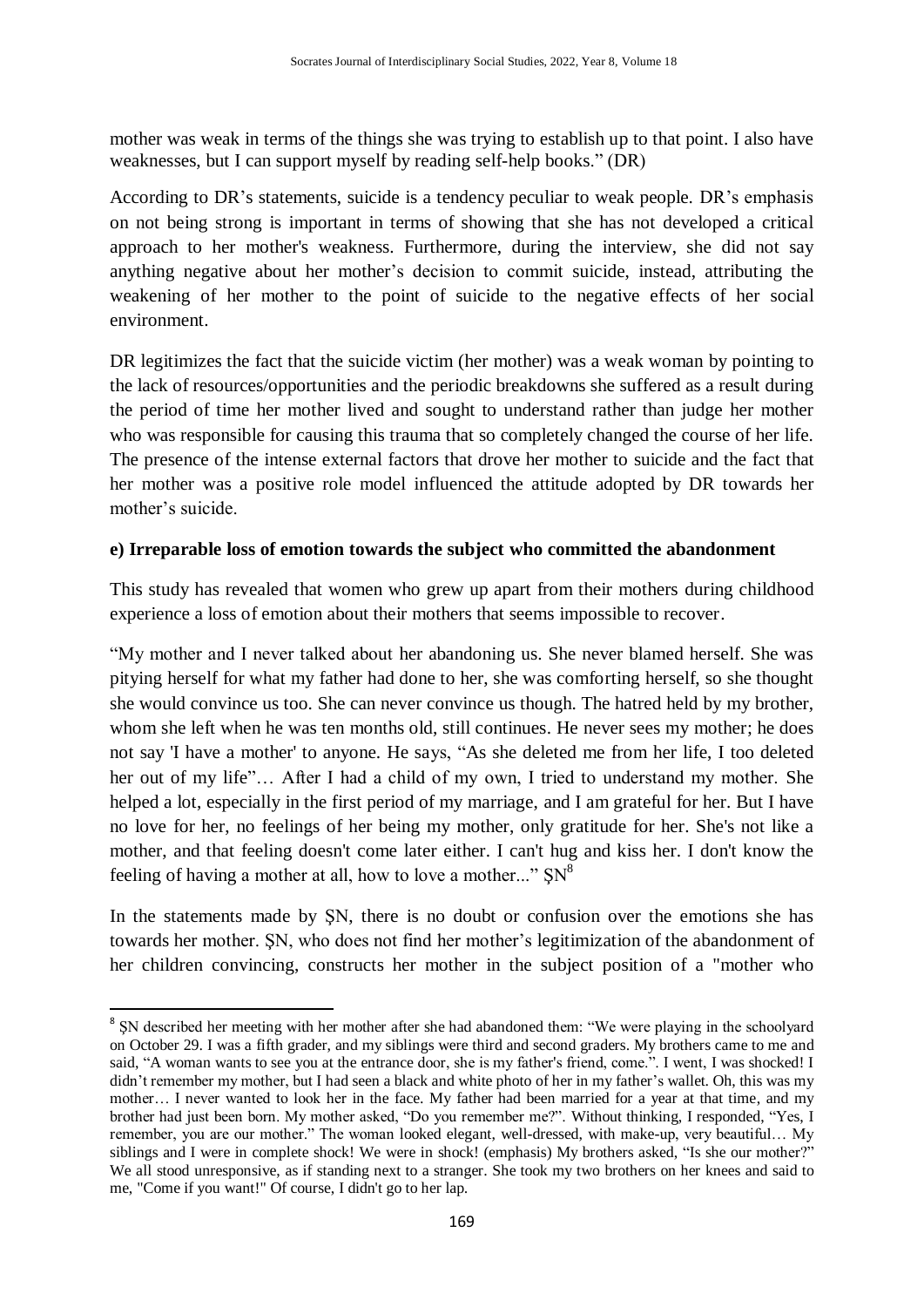abandoned her children for groundless reasons, purified herself, and felt pity for herself", while she constructs both herself and her siblings in the subject position of 'children who are not convinced by the groundless reasons given by their mother for abandoning them'. With this transference of the feelings experienced by her siblings, she strengthens her emotional legitimacy.

In trying to understand her mother again after becoming a mother, ŞN could not empathize with her mother"s act of 'abandoning her children'. When she talked about her father, she expressed an divine-like love for him (I almost adore my father), whereas when she described the emotions she had towards her mother, it was not in the context of maternal love, but rather, on the grounds of gratitude. By mentioning the emotional alienation she feels towards her mother at every turn, SN was emphasizing her mother's alienation towards her children.<sup>9</sup>

There was no doubt or confusion about the 'maternal lovelessness' the women who were abandoned by their mothers experienced. If it is not experienced as a child, maternal love does not emerge in later ages, and thus motherhood remains an unrecognized feeling. Another remarkable issue here is the lack of love felt for their children in mothers who abandoned their children. Both of our participants stated that they experienced this lack of feeling at every stage of their lives. In this context, the asserted positive change and transformation that motherhood produces in the female brain (Brizendine, 2008) cannot be generalized to all mothers.

### **3- The Effort to Be a Good Mother**

All the participants in this study strived to be good mothers by taking responsive actions to the traumatic life experiences. These efforts appear in the form of modeling and developing counter-responses.

#### **a) Modelling**

DR, whose mother committed suicide, models her mother's method of interaction in communicating with her children. <sup>10</sup> During her adolescence period, she shared with her mother the emotional states she was experiencing and received affection and attention from her. DR adopted the same attitude and behaviors in her interaction with own children.

"I believe it's important that they [children] talk to me about everything. Because my mother… When I was in middle school, a boy told me he loved me. He wrote it in my book. I told my mother about it, saying, 'Mom, he loves me'. My mother said, 'Daughter, what do you think about him, how do you feel about him? You can write to him about how you feel but let

**<sup>.</sup>** <sup>9</sup> SN, who lived with her mother for a while after her first marriage, which lasted two months, said that she was repeatedly kicked out of their house by her mother during this period. "Here's an opportunity, use it... Wouldn't you take your child under your wing? No, my mother never knew how to love, she has no love." ŞN

<sup>&</sup>lt;sup>10</sup> DR's mother was also her teacher. In this teacher-mother role, DR's mother distanced herself from her daughter at school for fear of being misunderstood by other students and acted harshly towards her, and this attitude upset the participant. Her mother tried to repair her daughter's feelings once or twice, but she did not change her behaviors. The participant does not blame her mother for this attitude and prefers not to talk much about the subject.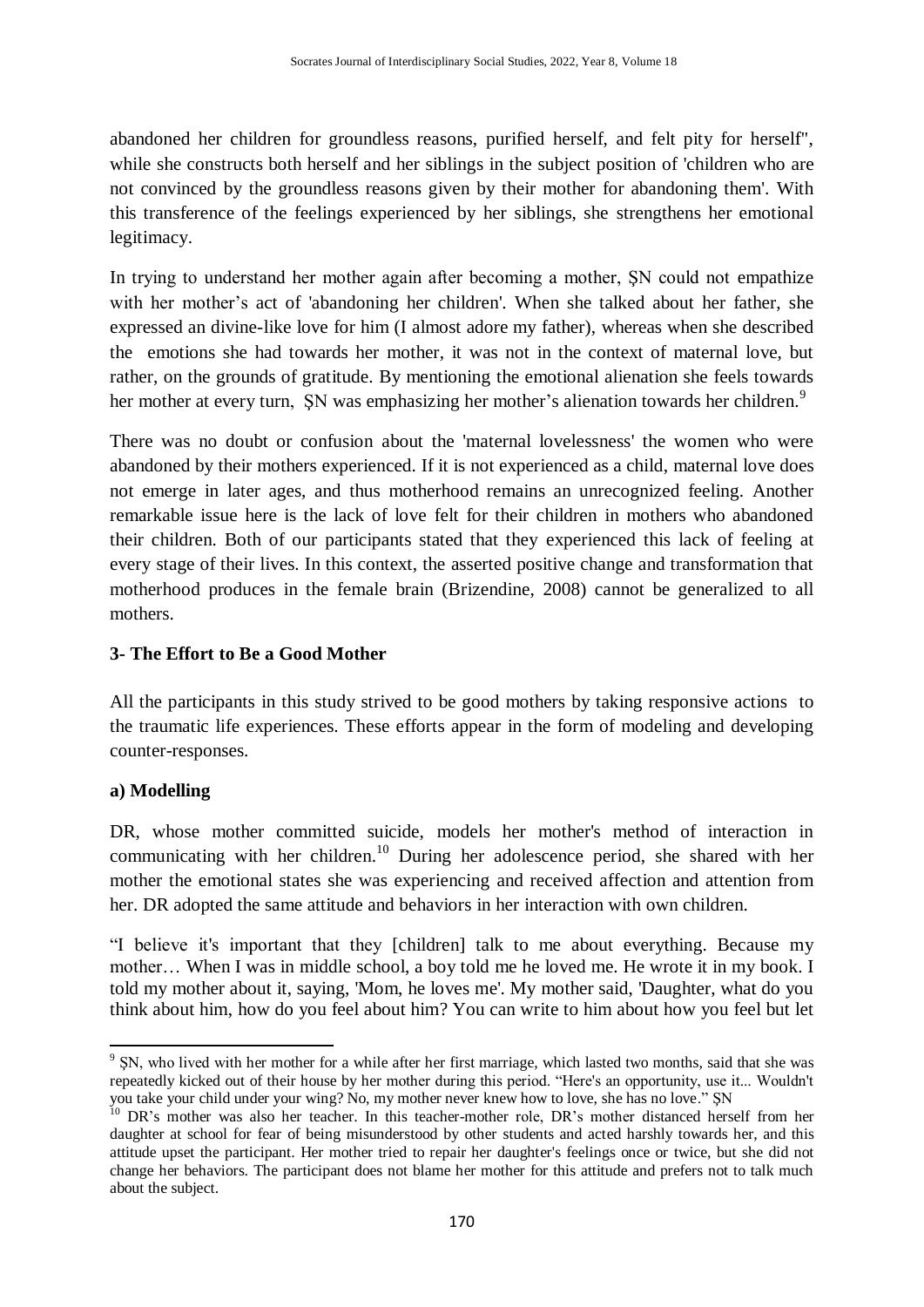me know what you say or write'. I said 'Ok'. So, this response from her was like a door that opened up a great amount of insight for me." (DR)

Her mother's approach to the subject played an important role in the emotional development of DR. The fact that her feelings for this boy who showed interest in her at the age of twelve were nurtured by her mother fed DR's self-esteem, so much so that the control mechanism established by her mother regarding the relationship with the opposite sex was not coded as 'oppression' by her. DR refers to the effect of this orientation of her mother on her life as "a door that provided her with great insight ". The door here functions as a symbolic critical point that provides a transition between two environments; if the door had been closed, it would not have been possible to enter this new, unfamiliar area. In DR"s childhood social environment, the relationship between opposite sexes was taboo. These types of relationships, which are inherent in human nature but not considered legitimate in the culture she was born into, became an area able to be penetrated by entering through the door opened by her mother, and in this sense, it served to liberate DR to a certain extent. By taking this positive orientation of her mother as a model, DR treats her three sons and daughters, who are in the adolescence period, in the same way, establishing mutual satisfaction through the communication she has with her children.

"I have three sons and one daughter (the youngest), and I told them all about this. I said, 'Share your feelings with me, son, without forgetting that a woman is a human being, and that she is your friend'. "Something could go wrong, but if something goes wrong without my knowledge, I cannot help you. But if I know, I will be with you, even if it is wrong; I will support you if you are truthful with me.' Our relationship has been like this. The dialogue I have with my children is very good. I can say that none of them has ever hurt me. (Laughs)" (DR)

It is clear that DR also models the mechanism of control her mother used in her communication with her children. DR"s statement saying that she would try to correct the 'wrong' experiences of her children by approaching them with tolerance, suggests that she assumes she is on the same plane with her children in terms of value judgments. The implicit codes of effective communication clearly demonstrate the effect of the limits set by DR, from which it is understood that the possibility of the children being endowed with a sense of selfperception that is independent of existing value judgments does not enter the mental processes of DR.

# **b) Developing a stance of objection to the source of violence**

HL, who had never offered much of a response to her husband's harsh and strict attitudes during their seventeen-year marriage, has now changed her attitudes and behaviors towards her husband out of the fear she has of the possibility of her son committing suicide.

"I told my husband, 'I love you very much, but do not touch my children… My children are entrusted to me. That's why I can't live like this with you, I can't do this to my children, this is not the life I wish to live. I will take my children with me. I hope we can establish another life in my own country, without you, without fights. Maybe we will go hungry, maybe we won"t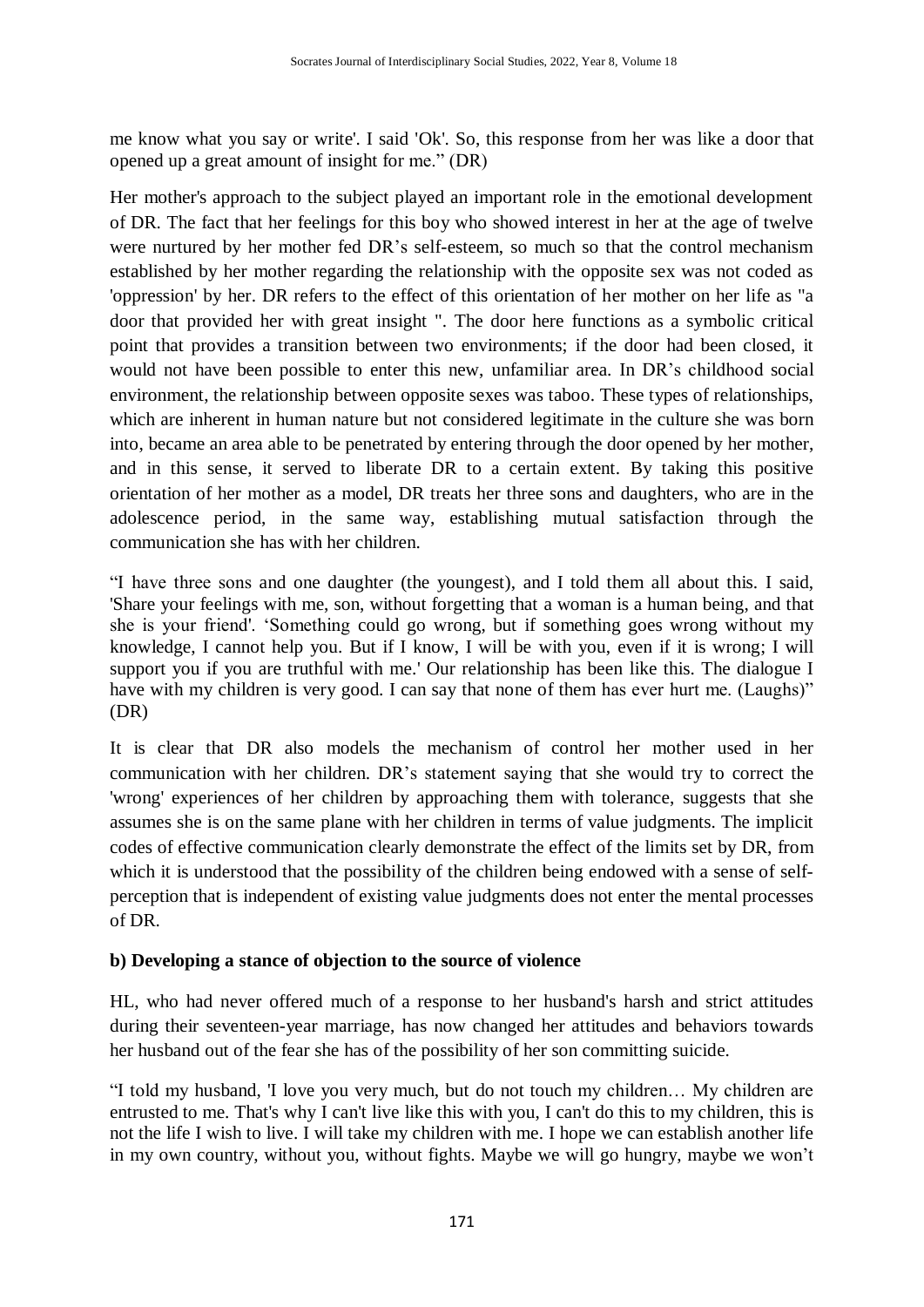be able to eat meat, but we can survive without bread and sit and play with a laugh'. I think he had to change himself a little bit after I said, 'I don't want to live with you like this'." (HL)

HL is a woman who left her home country for her marriage and who loves her husband. However, when it comes to the future of her children, she preferred to put her children at the center of her life, forcing her husband to make a choice. The fact that she took into account the economic difficulties she would face after the divorce reveals her belief that violence at the hands of a father feeds the phenomenon of suicide.

### **c) The feelings of guilt and repair-oriented response**

1

NR, who was abandoned by her parents and reported that she has never felt the love of her parents at any time in her life, states that she cannot love her children very much because she does not know this kind of love and therefore blames herself.

"I blamed myself a lot. I searched for myself a lot, blamed myself a lot. I attributed much of this to not being able to live as a human being… how can I explain it… because I became a mother without being myself… because I don't think I am a self-actualized person. I didn't think I was. I still think about similar things from time to time. I find that my children are very hurt, I feel very sorry for them because they have such a (emphasis) mother. You know, children are like diamonds who deserve to be loved more. I mean, they are children who deserve to be appreciated more, but I feel that I am not enough for them because I'm not complete, something is missing inside me... I don't know what's missing, there is something like… I feel like I can't give them what they deserve; I feel I can't satisfy them. And motherly love, yes, I don't know it."  $NR^{11}$ 

NR questions herself to achieve self-consciousness. Ideas like 'searching for oneself, being a mother without oneself, and realizing oneself' are extensions of such an orientation. By positioning herself outside the act of mothering as a result of not being able to come to a conclusion about herself, NR bases her determination of "not being an ideal mother" and her sense of guilt on the essential value children hold. The emptiness created inside her by her dissatisfaction with parental love corresponds to her sense of anonymity. Being expected to satisfy her children with a feeling she has not experienced before, NR constructs herself in the subject position of "a mother who meets her children"s physical needs but cannot love them enough". The placement of herself in the subject position of a 'mother who does not know maternal love' is the basis of the previous construction. Furthermore, in constructing her children, who are exposed to the care and guidance of an incompetent mother, as "valuable

<sup>&</sup>lt;sup>11</sup> NR describes an experience she had with her child: My son entered puberty, he learned some things and talked to me about them. You know, he talks but he's shy, you know, he feels embarrassed, wondering if he is saying something wrong. He is afraid about whether it's proper to talk about these things with his mother. When I acted like these things were natural to discuss and gave information to him, he hugged me and sobbed, crying out "my mother, my mother, my mother"... it was like he was having a seizure. Poor baby, mommy... what a cry, I can't explain. I mean, this is how I saw my son for the first time; I cried, I felt bad... but again, this place doesn't ache... (she takes her hand to her heart); and when I said that it didn't ache, I realized this: what does it feel like to love a mother like that? I could not understand my son. (…) I don't know what it's like to love a mother so much, the child [her son] comes to me with such a big thing, and I accuse myself of not being able to respond to him, that is, of not being able to respond to that love.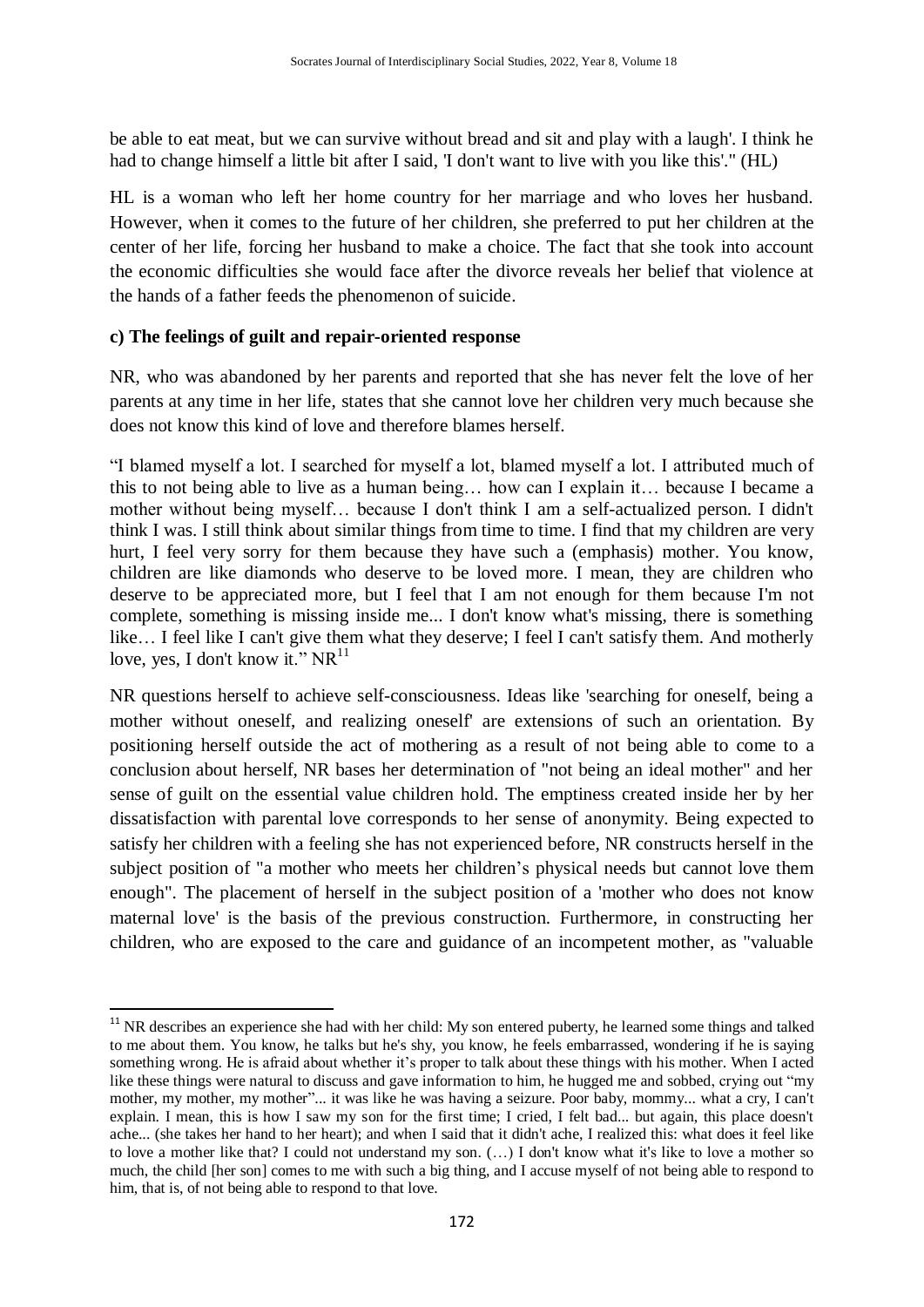beings who deserve to be loved but cannot have what they deserve", NR is specifying herself distant from the concept of the ideal mother by using bumpy expressions.

At this point, the following questions about the idea of motherhood as a socio-cultural construction emerge: Would NR describe herself as an inadequate mother if she lived in a society where motherhood is not defined by the role of being an unlimited source of love and self-sacrificing for her children?

Is it an internal and emotional decision for NR to conclude that she cannot love her children enough, or is it the result of what she has learned from the mother models around her? Is there a scientific measure of a mother's love for her child?

Different answers can be given to these questions. However, considering that motherhood is a learned and modeled role, it can be argued that the source of guilt felt by NR stems from socio-cultural factors.

# **d) Orientation towards the construction of a life free from oppression**

Suicide cases that are the outcome of oppressive domestic behavior patterns tend to lead those who witness this type of suicide to build a daily life far removed from mechanisms of oppression, as seen in the following statement.

"…And now… I try to be a person who encourages her son as much as possible… allows her children and students to express themselves freely without putting any pressure on them… and be a person who will bring out their creative personalities." SB

SB, a teacher and a mother of one child, grounds the construction of a daily life free from oppression with emphatic expressions. According to her, violence is embedded in many areas of social life, threatening individuals" life and personal development.

"I realize that I have it too... authoritarianism can be confused for oppression in a classroom or in motherhood or at home... for example, now I can understand how much my looks of anger at children hurt them. Or how much I was suppressing my son when I would say 'don't cry!' to him... instead of saying 'heal it, empty it out'... For example, I read personal development books, I talk to a pedagogue about my son, I constantly get help with being a conscious mother. I am now learning to apply to my students what I apply to my child. They are children of almost the same age as my son. For example, I am reading a book now (with students)." SB

From SB"s statements, it is understood that she internalized the idea of being a figure of authority in her role as a mother at home and as a teacher in school. Accordingly, it is the duty of the authority – in this case, SB"s role as mother and as teacher – to maintain order. While it appears she adopted her authoritarian role in a social environment where she is dealing with primary school children, she is nonetheless sensitive to behavioral patterns that may negatively affect her students. The suicide that she witnessed earlier in her life influenced this sensitivity shown by the participant.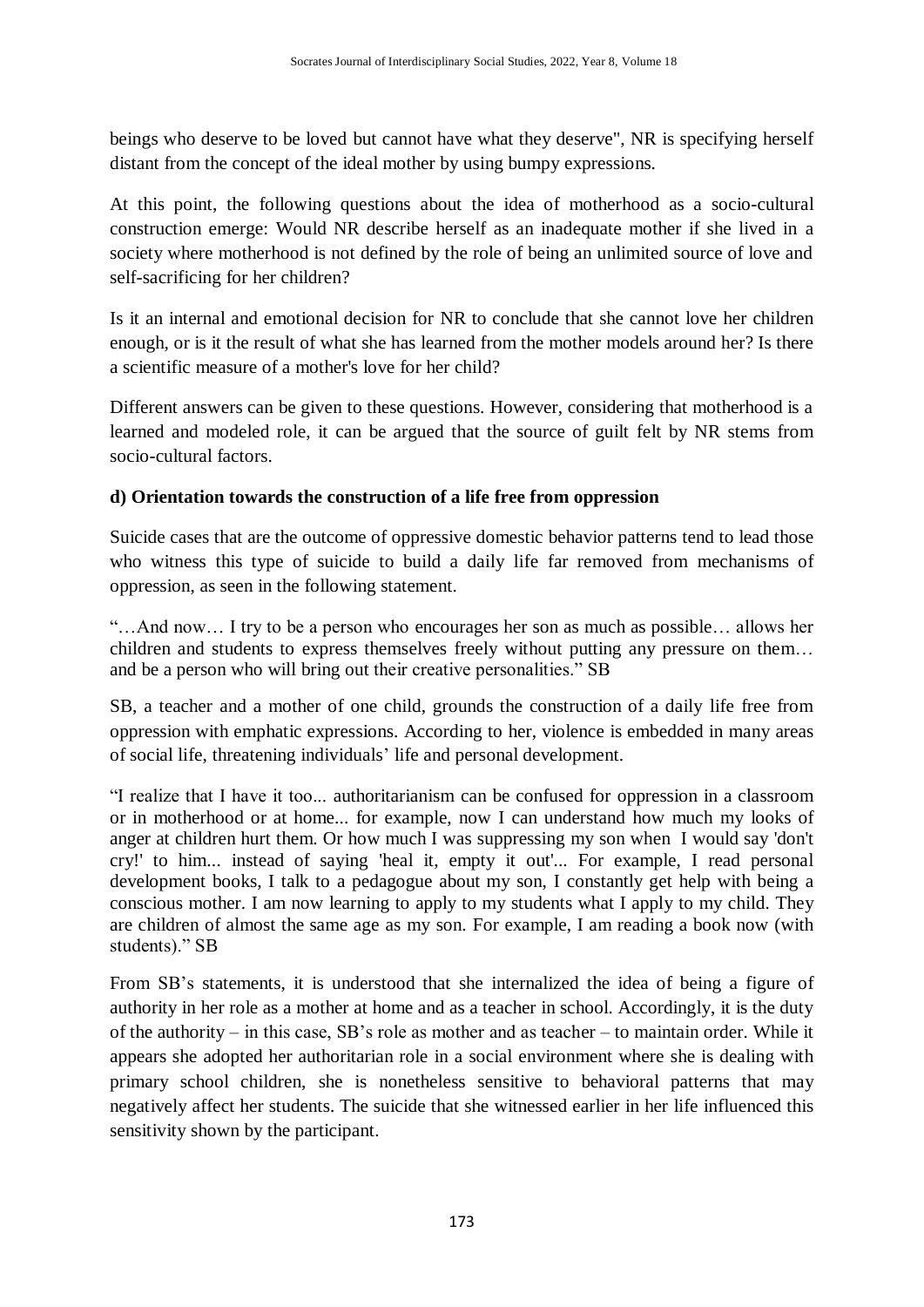Her cousin was unable to find the opportunity to express himself in the family environment and therefore, it appeared that he committed suicide without any apparent reason. In the mind of SB, the right of individuals to live independently of all mechanisms of oppression and to realize themselves freely emerged as a necessity of life. The same fear that HL had about the possibility of her son committing suicide is also observed in SB. The latter"s construction of herself in the subject position of "a mother sensitive to the personal development of her child", corresponds to the subject position of "a mother who feels inadequate and wants to be a conscious mother".

# **e) Modeling the maternal orientation seen in the father: Educating her children by educating herself<sup>12</sup>**

This study found that the participants developed different reactions to the behaviors of those responsible for causing their trauma and modelled the attitudes and behaviors of those who played a role in healing their trauma. ŞN, who frequently expressed her love and admiration for her father during the interview, modeled his parenting methods.

"I adopted that self-sacrifice I saw in my father and the learning habits he established by educating himself. What I saw from my father, I applied to my children. I always consulted with psychologists, read books, got advice from my educated neighbors, thus I always learned and improved myself." ŞN

The 'incomplete' childhood she lived with her siblings left a deep impression on ŞN, leading her to put her children at the center of her life<sup>13</sup>. The positive effects of the father's social environment on him seem to have played an important role in the repair of the family, nurturing and supporting the positive attitude he developed towards learning and selfdevelopment. ŞN modeled her father's 'motherhood' role by constructing herself in the subject position of a 'mother raising her children by raising herself'. This approach of ŞN, who reported that she thinks of her father every Mother"s Day and remembers him with divine love, is clear evidence that motherhood is a cultural construction. Here, in the case of ŞN, motherhood is detached from both its physiological and spiritual contexts and finds itself in a father figure.

ŞN's emotional orientation towards her children is different from NR's. Being abandoned by both her parents, NR grew up completely devoid of parental love. Her grandmother's love seems to have failed to persuade her to 'love and be loved'. NR's statement, "No one who is

**.** 

<sup>&</sup>lt;sup>12</sup> SN's father is a cook in a public hospital. He received a strict religious education as a child and led a religious life in his early youth. The friendships he has had with (leftist) people from his work who have different worldviews have had a permanent influence on him. After his wife left the house, he discussed this situation with his friends and benefited from their ideas. His friends said, "The revolution starts inside of oneself. Start with yourself first, then change your children. Revolution is not shouting slogans in streets; a real revolution is to educate oneself.". By adopting their words as his principles, the father went through this process by reading a lot of books and consulting relevant experts for almost every problem he encountered. (Interview dated August 22, 2021.)

<sup>&</sup>lt;sup>13</sup> SN ended her first marriage, which lasted two months, by saying "No children should be raised by this man; I am missing something, he is missing something… How can we and our children be a whole?".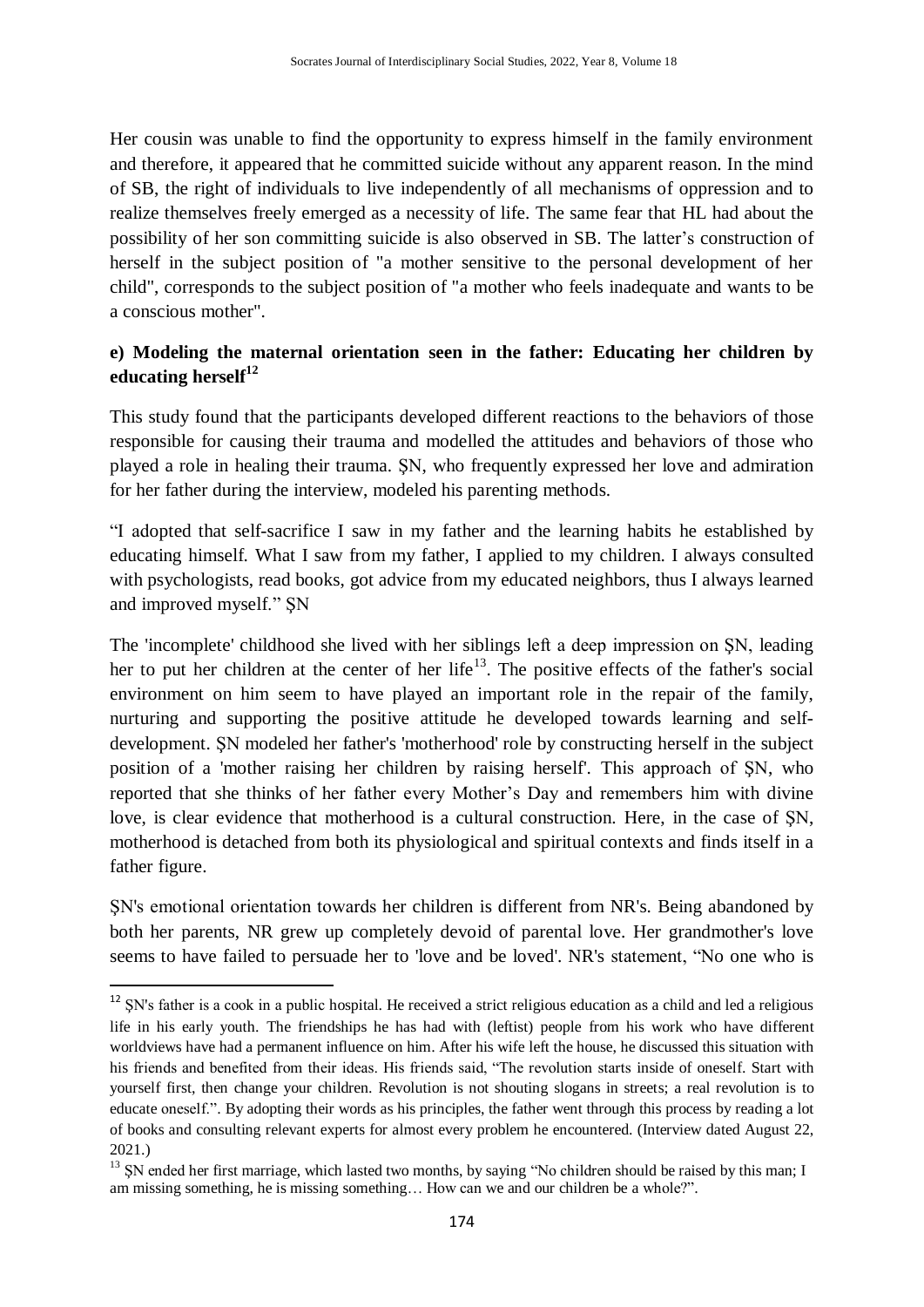not loved by their parents can love. Or we cannot perceive love.", points to the emotional breakdown abandoned children experience. ŞN, on the other hand, bases her belief on love and being loved on her father's love and sacrifice and states that she does not experience a lack of love for her children.

#### **CONCLUSION**

The nature and basis of women's objections to the sharing of gender roles and the actions they take differ when it comes to motherhood. The effect of motherhood on women's world of emotions and meaning, and thereby, on the construction of their daily lives, is significant. As a universal definition of motherhood is not possible due to the multipolarity of socio-cultural factors in its construction, the subject of motherhood continues to exist as an open-ended issue.

One of the factors influential in the construction of motherhood is the effects of traumatic experiences on the emotions and thoughts of mothers. This study, where we focused on how traumatic events affect women's experiences of motherhood, examined the effects associated with the trauma of witnessing suicide and of being abandoned on the construction of motherhood.

The following summarizes the results obtained from the study:

Traumatic experiences were shown to have a direct effect on the women's mothering. It was also revealed that in their construction of motherhood, the mothers tended to protect their children from the intense effects of the trauma they experienced earlier in their lives. Each of the mothers developed different attitudes and behavior patterns towards the attitudes and behaviors of the actors responsible for the traumatic events they experienced. Generally, those who witnessed the suicide of their relatives built a daily life that was far removed from the oppressive attitudes and behaviors that were believed by the mothers to have caused the suicide and developed a holistic counter-reaction to oppression in general. On the other hand, those who were abandoned by their parents tended to build their daily lives on the basis of their children's happiness. One of the mothers who was abandoned by her parents had a sense of guilt about inadequately loving her children, while another mother, who was abandoned by her mother and raised by her father, did not have such a sense of guilt towards her children. In addition, the mother who was abandoned by her parents, as compared to the mother who was abandoned by her mother but derived emotional satisfaction from her father, experienced more emotional confusion and problems. From these examples, it can be argued that growing up without the love and attention of both parents has more traumatic consequences than that of growing up away from only one of the parents.

Rather than directing their anger towards the victims of the suicide who were responsible for producing the traumatic effects on them, the mothers who lost a loved one to suicide felt anger towards the actors and social situations that led the persons to commit suicide. The relatives of the persons who committed suicide openly expressed their anger towards the lifestyles and social actors believed to have led them to commit suicide, and they placed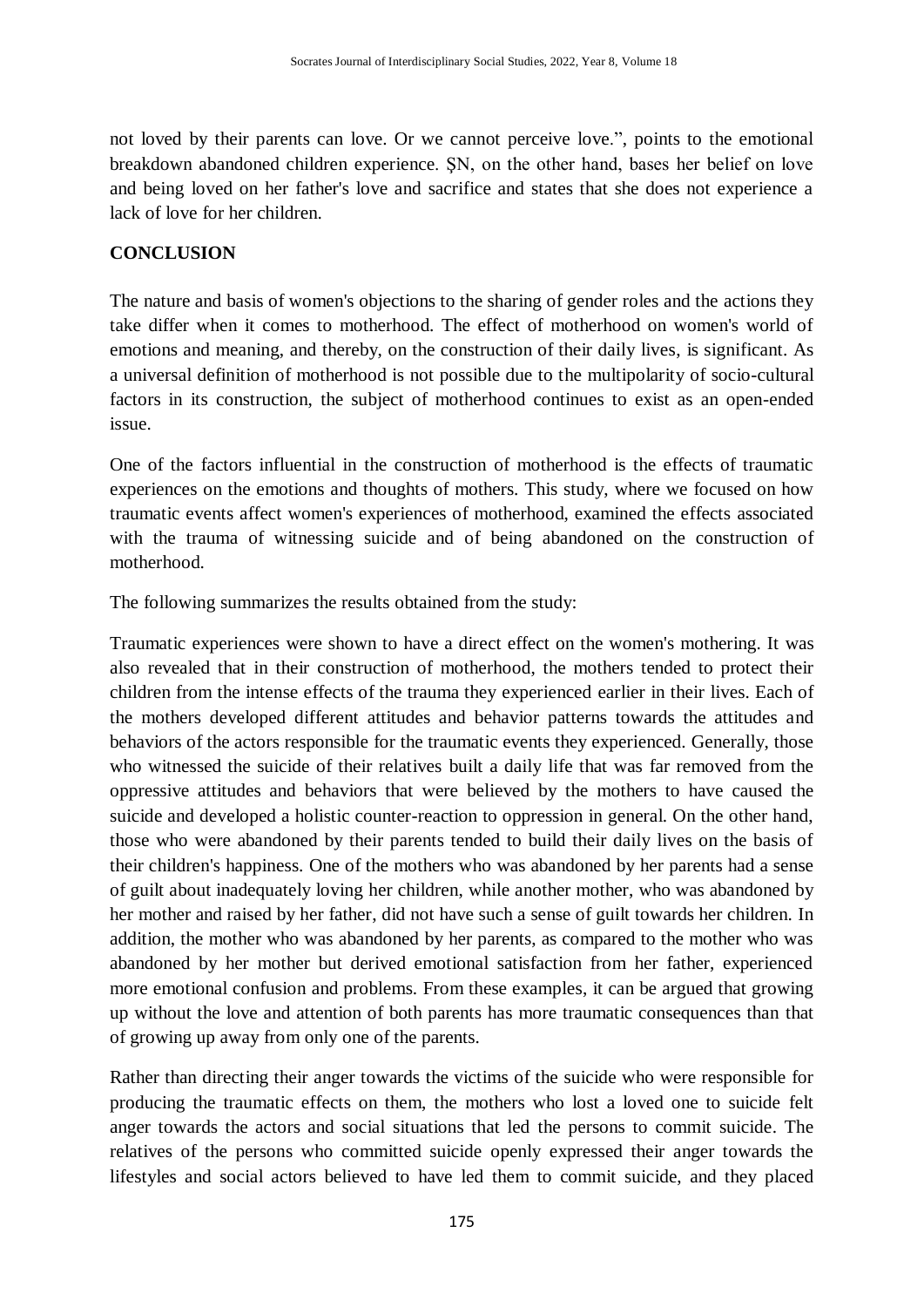themselves in positions directly opposite of these sources of anger. This response had a major effect on the mothers" lives, insofar as it led them to adopt religious values in the construction of daily life and to seek liberation by defying social norms.

All the mothers who were close relatives of the persons who committed suicide placed responsibility on the suicide victims' family/inner circle or on wrong lifestyle for producing the suicidal ideations that ultimately led to the death of their close relative. While they had an intense feeling of anger towards the suicide victim"s social environment, which they considered to be the cause of the suicide, they also had feelings of pity and compassion towards the victim of the suicide. The mothers adopted an empathetic approach to the person who committed suicide in terms of their harsh living conditions and even modelled their positive behaviors.

Regardless of the trauma they experienced, all the participants aimed to achieve the ideal mother type and oriented their actions to this end. The mothers tended to focus on improving their living and social conditions to prevent their children from being exposed to similar trauma, and they all faced many challenges to achieve their goals. When it came to protecting their children from experiencing trauma, it was observed that the mothers were less concerned about preserving their current familial order and more focused on directing their emotional and intellectual efforts towards achieving the goal of creating a healthy and happy environment for raising their children. It was further revealed that the mothers took behavioral measures to be strong for their children should their children encounter a situation similar to the trauma they had experienced.

In the final analysis, it can be stated that women who have experienced traumatic events cannot construct their motherhood independently from this experience, and that the effects of trauma play a central role in the construction of motherhood.

# **REFERENCES**

Badinter, E. (2011). *Kadınlık mı Annelik mi*. Çev. Ayşen Ekmekçi. İstanbul: İletişim.

Bauman, Z. (2021). *Sosyolojik Düşünmek*. Çev. Akın Emre Pilgir. İstanbul: Ayrıntı

Belinda, J. (2014). *Goethe's Werther and its effects*. http://dx.doi.org/10.1016/ S2215- 0366(14)70229-9.

Beouvoir, S. (2010). *Kadın/ İkinci Cins/Evlilik Çağı*. 8. Basım. Çev. Bertan Onaran. İstanbul: Payel.

Brent, D. A. And Mann, J. J. (2005). Family Genetic Studies, Suicide, and Suicidal Behavior. *American Journal of Medical Genetics Part C.* (Semin. Med. Genet.) 133C:13–24.

Brizendine, L. (2008). *Kadın Beyni*. 8. Baskı. Çev. Zeynep Heyzen Ateş. İstanbul: Say.

Cowdery, R.S. & Knudson-Martin, C. (2005). The Construction of Motherhood: Tasks, Relational Connection, and Gender Equality*. Family Relations*. 54, pp. 335–345.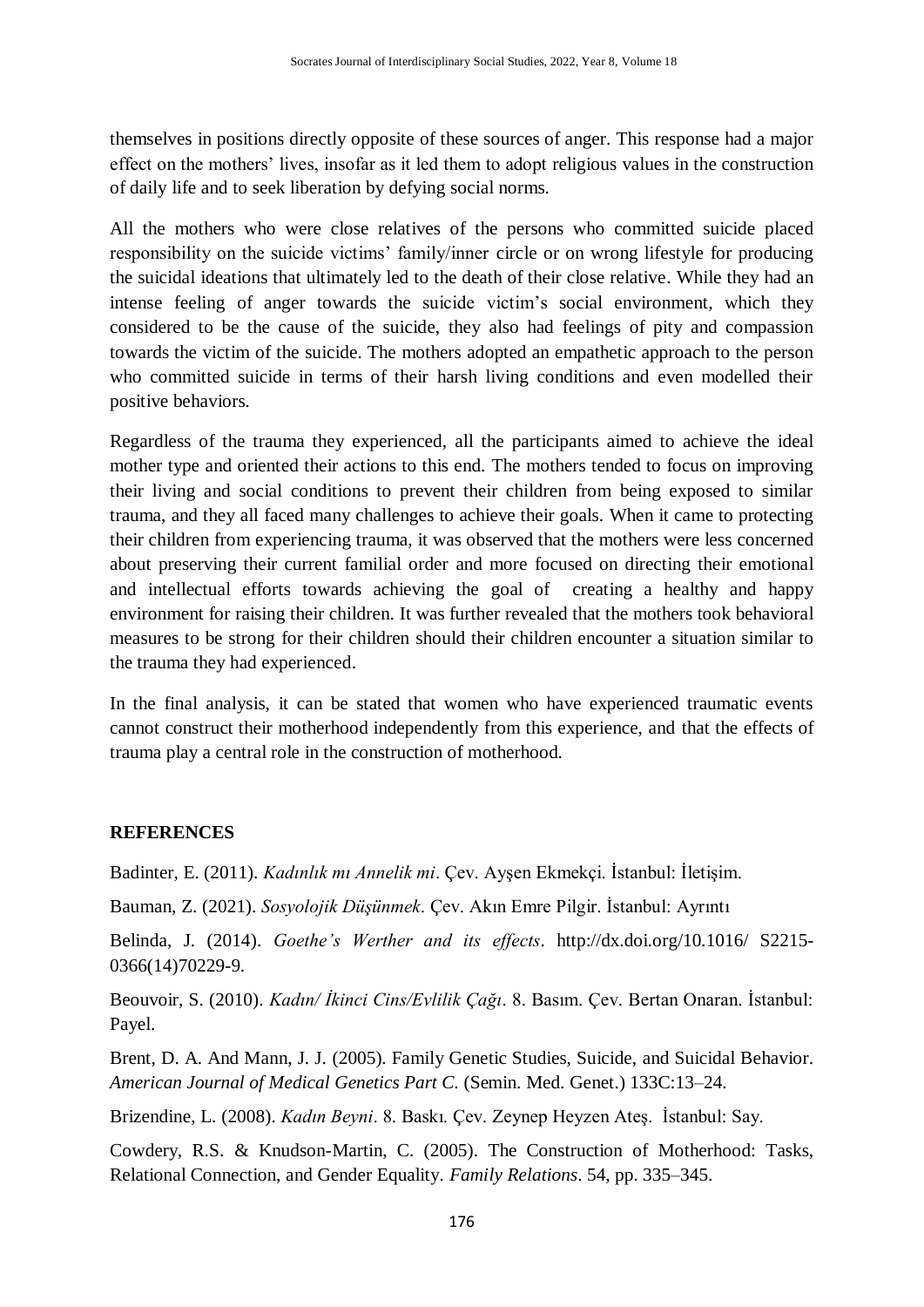Duggan, P. (2018). Trauma tragedy. *Symptoms of contemprary performance*. DOI: https://doi.org/10.7765/9781526129925. Online Publication Date: 28 Feb 2018.

Durkheim, E. (2002). *İntihar*. (Çev. Özer Ozankaya). İstanbul: Cem Yayınları.

Fidan, F. Z. (2014). Modern Kadın Yaşamında Geleneksel Arka Plan: Modern Dindar Kadının Geleneksel Ev Kadınlığı. *Akademik Bakış Dergisi*. Sayı: 42*.* ss: 62-76.

Fidan, F. Z. (2015). Gündelik Yaşamın İnşasında Ailevi Tezahürler: Kadın Yaşamında Anne Etkisi. *UHBAB Journal*. *4*(11).

Fidan, F. Z. (2016). Complex Manifestations of Motherhood in Social Life: Motherhood and Career. *Current Topics in Social Sciences.* pp: 567-577. Editors: Hülya Yaldır, Recep Efe, Elzbieta Zuzanska-Zysko, Mehmet Arslan. St. Kliment Ohridski University Press, Sofia.

Fidan, F. Z. (2019). [Practical Reflections from the Semantic World of Women: Socio-Cultural](https://scholar.google.com.tr/scholar?oi=bibs&cluster=3712707824523303122&btnI=1&hl=tr)  [Factors in the Construction of Motherhood](https://scholar.google.com.tr/scholar?oi=bibs&cluster=3712707824523303122&btnI=1&hl=tr). *New Studies And Research In Multidisiplinary Fields.*

Frey, L. M., Hans, J. D. And Cerel, J. (2015). Suicide Disclosure in Suicide Attempt Survivors: Does Family Reaction Moderate or Mediate Disclosure"s Effect on Depression? *Suicide and Life-Threatening Behavior* 46 (1). The American Association of Suicidology.

Frey, L. M., Hans, J. D. And Cerel, J. (2016). An Interpretive Phenomenological Inquiry Of Family And Friend Reactions To Suicide Disclosure. *Journal of Marital and Family Therapy* 43(1): 159–172.

Ford, H. T. (2009). Mary Wollstonecraft and the Motherhood of Feminism. *Women's Studies Quarterly*. Vol. 37. No. ¾. pp. 189-205.

Garcia-Torres, B. and Guerrero, P.G.C. (2000). Working Models About Mother-Chıld Relationships In Abandoned Children. *Child Abuse & Neglect*. Vol. 24, No. 9, pp. 1227– 1239.

Gibbs, J. T. (1997). African-American Suicide: A Cultural Paradox. *Suicide and Life Threatening Behavior.* Vol. 27(1).

Giddens, A. (2014). *Mahremiyetin Dönüşümü*. 3. Baskı. Çev. İdris Şahin. İstanbul: Ayrıntı.

Gill, R.(2000). Discourse Analaysis. *Qualitative Researching with Text, Image and Sound: A Practical Handbook for Social Research*. (Editors: Bauer, M., Gaskell, G.). SAGE.

Greening, L. & Stoppelbein, L. (2002). Religiosity, Attributional Style, and Social Support as Psychosocial Buffers for African American and White Adolescents" Perceived Risk for Suicide. *Suicide and Life-Threatening Behavio*r. 32(4).

Güneş, A. (2016). *Güvenli Bağlanma*. 11. Baskı. İstanbul: Timaş.

Harris, T. L. And Molock, S. D. (2000). Cultural Orientation, Family Cohesion, and Family Support in Suicide Ideation and Depression among African American College Students. *Suicide and Life-Threatening Behavior*. 30:(4).

Johnson, M. M. (1988). *Strong mothers, Weak Wives*. University of California Press.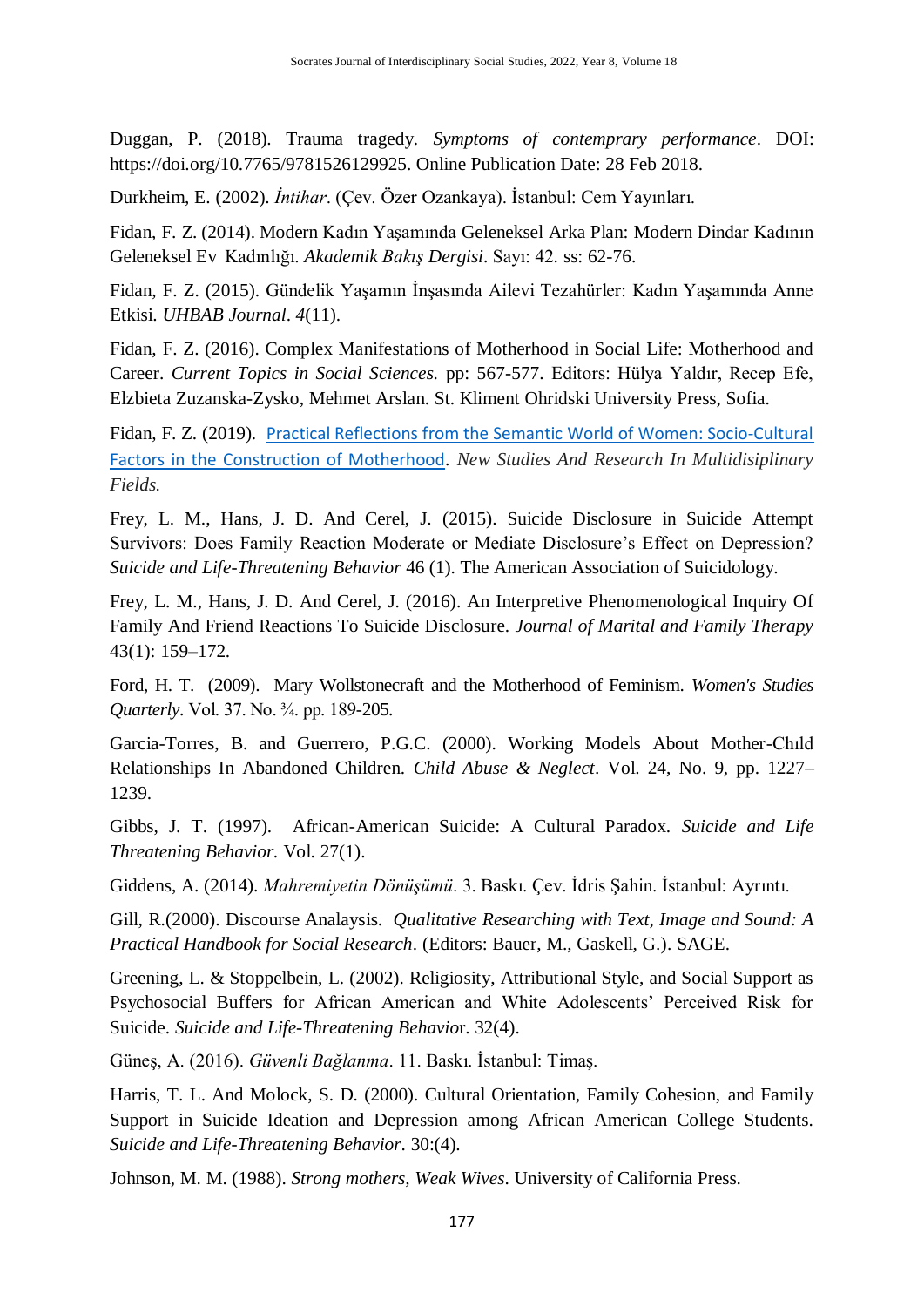Johnstone, B. (2018). *Discourse Analysis*. The third edition. Wiley Blackwell.

Kawash, S. (2011). New Directions in Motherhood Studies. *[Journal of Women in Culture](https://www.journals.uchicago.edu/journal/signs)  [and Society](https://www.journals.uchicago.edu/journal/signs)*.**[Volume 36. Number 4](https://www.journals.uchicago.edu/toc/signs/2011/36/4)**.

Kaslow, N. J.; Aronson, S. G. (2004). Recommendations for Family Interventions Following a Suicide. *Professional Psychology: Research and Practice*. Vol. 35, No. 3. pp: 240–247.

Kim, D.C.; Seguin, M.; Therrien, N. et.al. (2005). Familial Aggregation of Suicidal Behavior: A Family Study of Male Suicide Completers From the General Population. *J Psychiatry*. 162:1017–1019.

Kim, J-H; Park, E-C; Nam, J-M; Park, S; Cho, J. et al. (2013). *The Werther Effect of Two Celebrity Suicides: an Entertainer and a Politician*. PLoS ONE 8(12): e84876. Doi:10.1371/journal.

Meeussen, L. & Laar, C.V. (2018). Feeling Pressure to Be a Perfect Mother Relates to Parental Burnout and Career Ambitions. *Frontier of Psychology*.

Miller, T. (2010). *Annelik Duygusu*. Çev. Gül Tunçer. İstanbul: İletişim.

Mokobocho-Mohlakoana, K. (2008). Motherhood and sexuality. *Agenda*. 22(76): 57-64.

Mueller, J. and Sherr, L. (2009). Abandoned babies and absent policies. *Health Policy.* No.93. pp. 157–164.

Oakly, A. (2018). *From Here To Maternity: Becoming a Mother*. Policy Press University of Bristol.

O'Donovan, K. (2002). "Real" Mothers for Abandoned. *Law & Society Review*. Vol. 36, No. 2. Special Issue on Nonbiological Parenting. pp. 347-378.

Pouliot, [L. ;](https://www.sciencedirect.com/science/article/abs/pii/S0165032711002175?via%3Dihub#!) Mishara, [B. L.](https://www.sciencedirect.com/science/article/abs/pii/S0165032711002175?via%3Dihub#!) ; Labelle, [R.](https://www.sciencedirect.com/science/article/abs/pii/S0165032711002175?via%3Dihub#!) (2011). The Werther effect reconsidered in light of psychological vulnerabilities: Results of a pilot study. *[Journal of Affective Disorders](https://www.sciencedirect.com/science/journal/01650327)*. [Volume](https://www.sciencedirect.com/science/journal/01650327/134/1)  134. [Issues.](https://www.sciencedirect.com/science/journal/01650327/134/1) 1–3. pp. 488-496.

Rajalin, M.; Hirvikoski, T. and Jokinen, J. (2013). Family history of suicide and exposure to interpersonal violence in childhood predict suicide in male suicide attempters. *[Journal of](https://www.sciencedirect.com/science/journal/01650327)  [Affective Disorders](https://www.sciencedirect.com/science/journal/01650327)*. Volume 148. Issue 1. pp: 92-97.

Ross, C. B. (2016). *The Changing Face of Motherhood in Spain*. [Bucknell University Press](https://books.google.com.tr/url?id=hggZCwAAQBAJ&pg=PR7&q=http://www.rowman.com&linkid=1&usg=AOvVaw0JvqjUS7aQRA9fyF_0kSKR&source=gbs_pub_info_r)*.*

Simkin, P. (1996). The Experience of Maternity in a Woman's Life. *JOGNN Journal of Obstetric, Gynocologic& Neonatal Nursing*. Volume 25. Issue 3.

Stack, S. and Wasserman, I. (1995). The Effect of Marriage, Family, and Religious Ties on African American Suicide Ideology. *Journal of Marriage and the Family.* 57: 215-2.

Tuncer, B., Erdoğan, T. (2018). Korunmaya Muhtaç Çocuklar Ve Korunmaya Muhtaç Çocuklara Sağlanan Bakım Yöntemleri. *Uluslararası Bilimsel Araştırmalar Dergisi*. Cilt: 3. Sayı: 2. ss: 515-527.